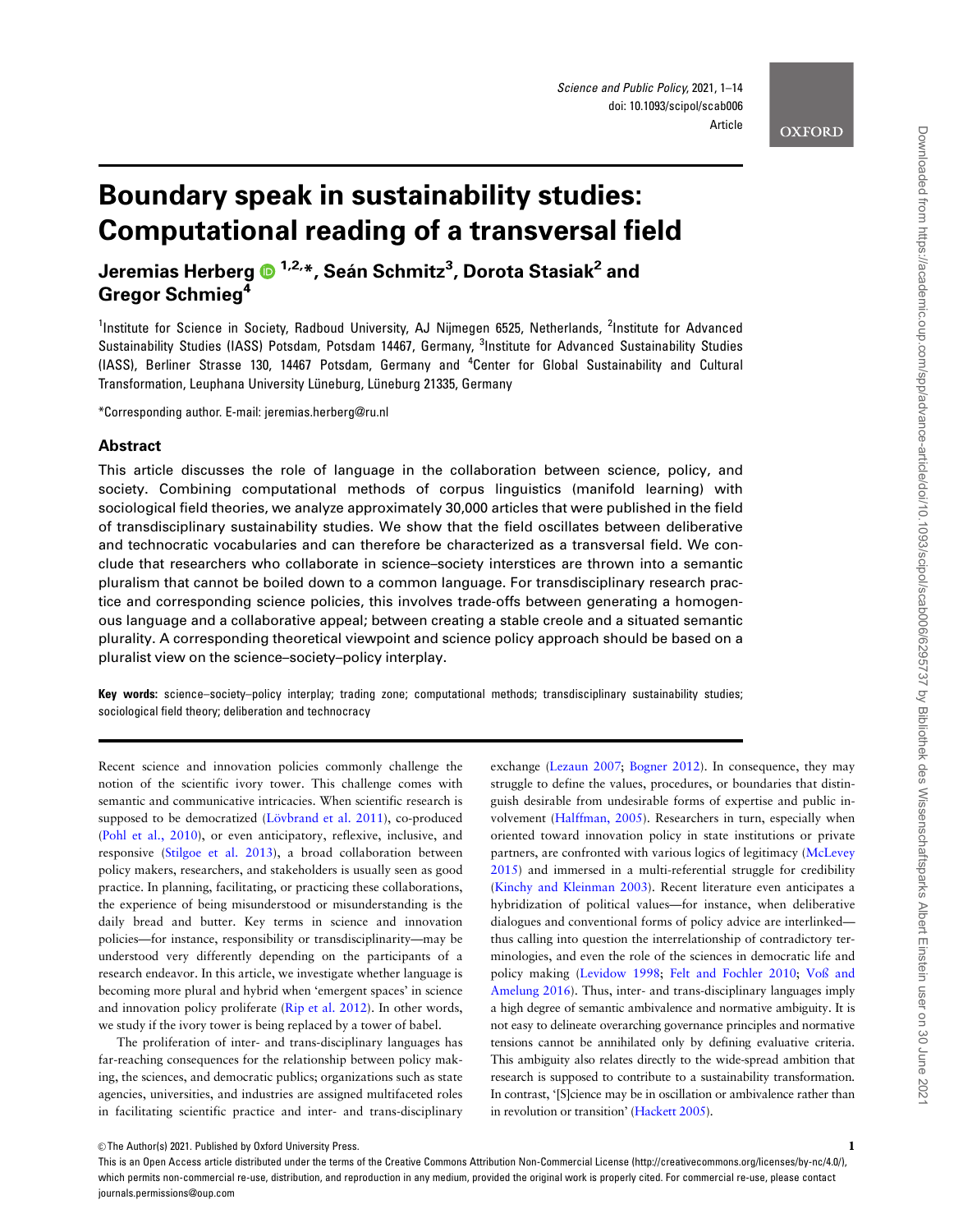In this article, we investigate the lasting semantic ambivalence and normative ambiguity of the field of transdisciplinary sustainability studies with a computational analysis of 29,992 research articles. In this field, which sets out to tackle socioecological problems by means of involving non-academics in scientific research ([Kates et al. 2001](#page-12-0)), the regulation of science–society interstices is a particularly pressing challenge: Should decision makers in science and policy insist on clear-cut definitions and a discursive homogenization in order to lay out a transformative orientation for future research? Should researchers, when studying or navigating a pluralistic research landscape, look at inter- and trans-disciplinary languages as a peripheral anomaly, or as the new normal? These questions also indicate that the analysis of interstices between research, policy, and society requires methodological caution. Too quickly, policies of stakeholder involvement and transdisciplinary procedures invoke a uniform view that implies that inter- and transdisciplinary collectives need to agree on a 'common language' (as discussed by Gertrude Hirsch Hadorn on the International Transdisciplinarity Conference 2017). On a different level, sociological field theorists claim that emerging fields of research and/or practice will eventually be dominated by 'a common understanding' [\(Fligstein](#page-12-0) [and McAdam 2012;](#page-12-0) [Ganzevoort and Van den Born, 2020](#page-12-0)). Especially when using the large datasets, it is tempting, but premature, to reiterate this interpretative closure. The sociological and practical perspective on transdisciplinary communication, which we propose, stands in stark contrast to a reductionist view that favors either semantic homogenization or dualistic differentiation as the most probable trajectories for (trans-)disciplinary languages. By combining computational methods with sociological field theory, we unravel the pluralist languages that are likely to emerge when academic researchers are opening up to diverse collaborations. Being practically involved in collaborations with citizen groups and policy makers ([Herberg 2020](#page-12-0); [Molinengo and Stasiak 2020](#page-12-0)), we want to caution against the hope for a common language that defies the complexity of science–society interactions. Based on computational and field theoretical insights, we claim that transdisciplinary scholarship can be seen as a transversal field that coordinates and, by means of creating crosscutting dialects, potentially establishes cross-field languages.

This argument entails a conceptual and methodological contribution. Conceptually, we follow Terry Shinn's characterization of transdisciplinary research as a 'transversal field'. That is, transdisciplinary researchers 'stand "in-between" orthodox professions and bodies, and are thereby interstitial' as Shinn has observed in reference to the popular notions of a Mode-2 Science and the Triple-Helix model ([Shinn 2002\)](#page-13-0). Methodologically, we want to show that the computational methods of corpus analysis can be used to analytically depict, construct, and reflect upon 'transversal fields'. The algorithm we created supports and visually expresses the sociological notion of social fields as a non-reductionist perspective, thus stressing the boundary-spanning character of transdisciplinary languages. Moreover, our findings suggest a practical challenge for practitioners in the realm of science and innovation policy and sustainability research, while stressing the necessity to deal with transdisciplinary pidgin in a pluralist and pragmatic way.

We follow an iterative storyline: First, we propose a perspective derived from science and technology studies (STS), the sociology of fields and computational humanities. Second, we present a close reading of transdisciplinary sustainability studies in order to derive our argument about its transversal structure while laying out the terms that, in our view, represent deliberative and technocratic tendencies. In a third step, we derive a computational approach that is

suited to account for the relational and contingent boundaries of transversal fields. Fourth, we present a distant reading of transdisciplinary research based on the previous close reading. Based on computational analyses, we sketch a transversal field that stretches across deliberative and technocratic terms. Finally, we argue that transdisciplinary research may best rely on a pragmatic take on semantic pluralism.

# 1. Toward a relational and computational view on language in transversal fields

The purpose of our theoretical and empirical exploration is mainly methodological in nature. We want to establish analytical tools to pinpoint the spatiotemporal dynamic of inter- and trans-disciplinary research strands, while highlighting the ambiguous language they engender. In the following, we therefore present and integrate key learnings from STS using the sociology of fields and the computational study of intermediary languages. From the combined methodology, we propose a relational perspective on recent science and innovation policies that stresses the boundary-spanning character of inter- and trans-disciplinary research.

First, there is lasting ambiguity in defining the languages that facilitate transdisciplinary collaboration. This implies a fine line between pluralistic communication and semantic control. [Collins et al.](#page-11-0) [\(2007\)](#page-11-0), building on [Galison's \(1997\)](#page-12-0) 'trading zone' concept, suggested that there are four pathways possible for collaborative vocabularies to navigate the need to define a common language on the one hand and the necessity to accept plural vocabularies on the other. First, a 'full-blown creole' represents a homogeneous inter-language ([Collins et al. 2007\)](#page-11-0); second, an enforced and heterogeneous interlanguage, which can emerge through force and social exclusivity, as in the example of slavery; third, the overwhelming homogeneity of cultural hegemony leading to a subversive trading zone; and finally, interactional expertise and the boundary function of objects, leading to a 'fractionated trading zone'. These typologies show that the structuring of ambiguity is difficult to analyze. Qualitative interviews may reveal contrasting standpoints ([Felt et al 2016](#page-12-0)), but the emergence of an inter- and trans-disciplinary language that is based on manifold research endeavors, for instance in innovation studies, is difficult to trace. Which methodological perspectives and tools can help to pinpoint the spatiotemporal dynamic of transdisciplinary languages? Which practical lessons can be drawn in cases where these dynamics manifest a lasting semantic ambiguity? Given the high complexity of transdisciplinary languages, how can researchers and policy makers distinguish between the more or less valuable pathways of transdisciplinary collaboration?

Second, recent advances in the sociology of fields have highlighted the boundary-spanning nature of many social fields, coining the notion of transversal fields ([Shinn 2002;](#page-13-0) [Herberg 2019;](#page-12-0) [Witte](#page-13-0) [and Schmitz 2019\)](#page-13-0). This trend directly speaks to the practical question of defining transdisciplinary languages because the cited authors essentially argue against a reductionist view that assumes that social or scientific fields are necessarily dominated by a homogeneous discourse. Their shared vantage point is Pierre Bourdieu's sociology of fields, which essentially sees societies as the dynamic totality of inter-subjective struggles in and across social fields. To articulate a corresponding analysis, Bourdieu's field theory has proven its value in STS [\(Hess 2011](#page-12-0)). Social space, in his view, is structured by a multi-dimensional tension, by poles that rule each field and poles that are dominated [\(Bourdieu 1998](#page-11-0)). Each field has autonomous and heteronomous poles in which stability and change come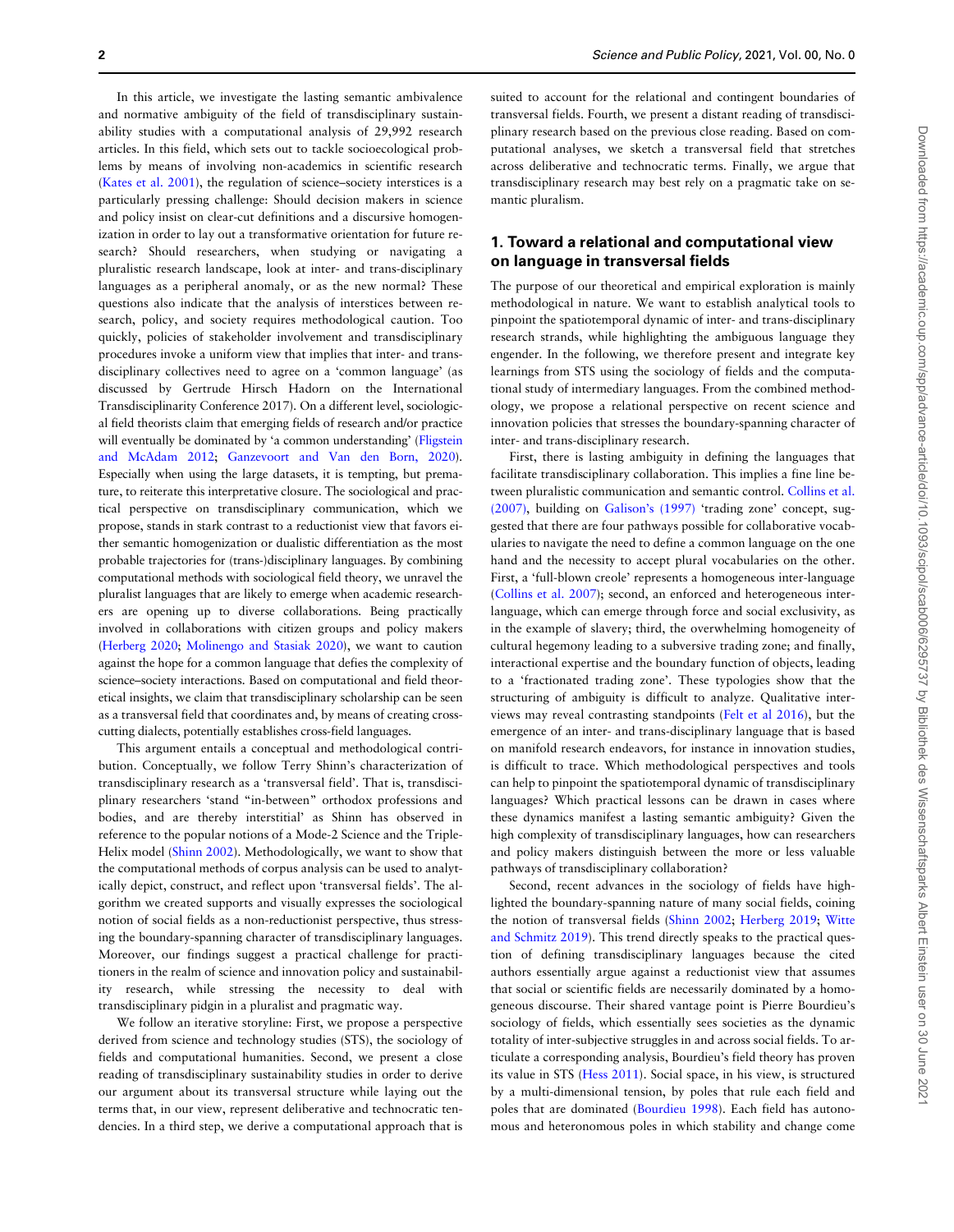either from inside, outside, or both. Amidst this complex social space, groups of organizations and individuals can be located and exposed to appropriate stimuli and constraints, while struggling to communicate their role or to compete for scarce goods ([Bourdieu](#page-11-0) [1998\)](#page-11-0). The misguiding assumption, however—that one may deduce too quickly from the fields perspective—is a tendency toward interpretative closure (cf. [Vandenberghe 1999;](#page-13-0) [Martin 2014](#page-12-0)). A dominant language or resource would, in this view, rule the space between academia, policy, and society. This viewpoint would result in a uniform understanding of what is specific to heterogeneous collaboration; transdisciplinary efforts would, in tendency, be thought of as a precursor to a new discipline. The sociologists [Fligstein and](#page-12-0) [McAdam \(2012\),](#page-12-0) for instance, in their synthetic view of field theory and social movement studies, assume that a 'shared understanding' is a necessary condition to even recognize that one is confronted with or involved in a field. The most prominent critique against this orderly projection came from early Actor Network Theorists (cf. [Hess 2011](#page-12-0), [2013](#page-12-0)) assessing the monopoly of a particular set of classifications. The henceforth prototypical approach in STS: A field's vocabularies are not stabilized by their homogeneity, but rather by the mutual connectivity of heterogeneous compounds ([Galison](#page-12-0) [1997;](#page-12-0) [Kagan 2009\)](#page-12-0). In this tradition, STS researchers have used field theories to show the robustness of ambiguous constellations in environmental policy and research, thus highlighting how unconventional collaborations are facilitated by vocabularies that cut across the otherwise differentiated landscape of science, policy, and society ([Shinn 2002;](#page-13-0) [Kinchy and Kleinman 2003;](#page-12-0) [Hess 2014\)](#page-12-0). In line with Terry Shinn, you can correspondingly speak of 'transversal fields' that entail a semantic challenge:

Sociotechnical innovations and inter- and trans-disciplinary collaborations are often characterized by a 'lingua franca, which is transverse, allowing otherwise distinct and distant occupational specialties to communicate effectively, thereby somewhat reducing the otherwise rampant consequences of ultra-postmodern specialization and fragmentation' [\(Shinn 2005\)](#page-13-0).

A transversal field, in this view, 'transcends the pale of integration and differentiation by implementing the[ir] complementarities' of various fields ([Shinn 2005\)](#page-13-0). In contrast, a cross-cutting intelligibility is created by funneling ideas and data 'from countless quarters' and 'across countless boundaries' [\(Shinn and Joerges 2002\)](#page-13-0), thus providing for a language that is reflexive of, and responsive to, a pluralistic scientific landscape. In respect to the question of language and power, this means that defining a boundary-crossing language is not necessarily an attempt at either taking control or reducing disciplinary autonomy.

Third, given the above insights, the role of language in transversal fields needs further scrutiny because it is rather vague how the reflexivity and responsiveness of transdisciplinary research languages works. It is important to not confuse ambiguity with chaos: The introduced focus on transversal fields does not mean that these discourses, which mingle in the interstices between research and policy, are necessarily fluid and arbitrary. Kinchy and Kleinman argue that long-established discourses like value freedom or utility shape collaborations across environmental and political fields of action, and are reliable and 'powerful resources in debates over the appropriate boundaries of science' ([Kinchy and Kleinman 2003\)](#page-12-0). It follows that, with regard to language in collaborative research, hybrid vocabularies traverse academic fields of practice while nevertheless following certain patterns ([Bourdieu 2002\)](#page-11-0). As Bourdieu writes: 'It is in the intermediate positions of social space [...] that the indeterminacy

and objective uncertainty of relations between practices and positions is at a maximum [...]' ([Bourdieu 1998\)](#page-11-0). Intermediary languages in this view are the discursive basis for boundary-spanning practices. In summing up these three aspects, we argue that the current proliferation of inter- and trans-disciplinary research requires a relational methodology that is able to conceptualize and map such transversal fields. This also is a cautionary note against introducing a homogeneous closure by means of sociological analysis or transdisciplinary engagement.

# 1.1. Beyond measuring the 'fieldiness' of science in society

In the fourth aspect, we propose that computational methods may help social researchers map out the internal and external structures of loosely organized fields and to account for their relational and contingent boundaries. It is important to not read this as an empirical claim alone. Instead, digitized records of research (or other practices) entail a perspective that challenges the connections that social researchers and theorists draw between empirical data and theoretical concepts ([Marres and Moats 2015](#page-12-0)). Computational methods are, in this context, characterized by a 'methodological uncanny' according to [Marres and Gerlitz \(2016\):](#page-12-0) '[...] it is not necessarily clear, which analytic purposes digital tools may serve, what research objectives they may align with or what disciplinary agendas they enact'. A cautionary approach to this entwinement of digital objects and perspectives is warranted in our case, because we use computational methods to study transdisciplinary research in an interdisciplinary way.

Early computational approaches in STS have proactively endorsed the alignment of sociotechnical perspectives, methods and objects. This, however, often comes with ontological slippages (cf. [Marres 2017](#page-12-0)). Steve Woolgar, for example, in his warning against enthusiastic views of digitization, has seen the same processes as evidence of a sociotechnical world ([Woolgar 2002](#page-13-0)). Actor–network theorists have even fostered computational approaches as a provocation to the 'lazy eyes' of sociological research, which they see as either too detailed or too broad [\(Venturini and Latour 2009](#page-13-0)). Computational methods, they argue, reveal a fluid distinction between observed structures and singular data points ([Latour et al.](#page-12-0) [2012\)](#page-12-0). STS scholars thus have interpreted digitization processes in a way that verifies the ontological reality of their style of theorizing. One is tempted to objectify concept of networks, systems or fields through computational visualizations, thus measuring what we call the 'fieldiness' of society.

This cautionary note implies the following two shifts in our practical and theoretical approach to computational analysis. First, computational methods can themselves be used as an exploratory and reflexive toolkit to challenge conventional depictions of interand transdisciplinary boundaries. This implies an experimental entwinement of humanist and scientific methods [\(Marres 2017](#page-12-0)). In writing this article, we therefore start with a close reading in a hermeneutic tradition, which is followed by a distant computational reading. As a result, we contrast homogenizing representations in transdisciplinary literature with computational visualizations of the same literature in order to highlight multiple vocabularies. The conceptual caution, moreover, suggests an explorative iteration between generating hypotheses and data, analyzing outcomes, and theorizing results ([Marres and Weltevrede 2013](#page-12-0); [Marres and Moats 2015](#page-12-0)). This means in our case that the theory of fields informs our methodological decisions—for example, in vocabulary selection, or in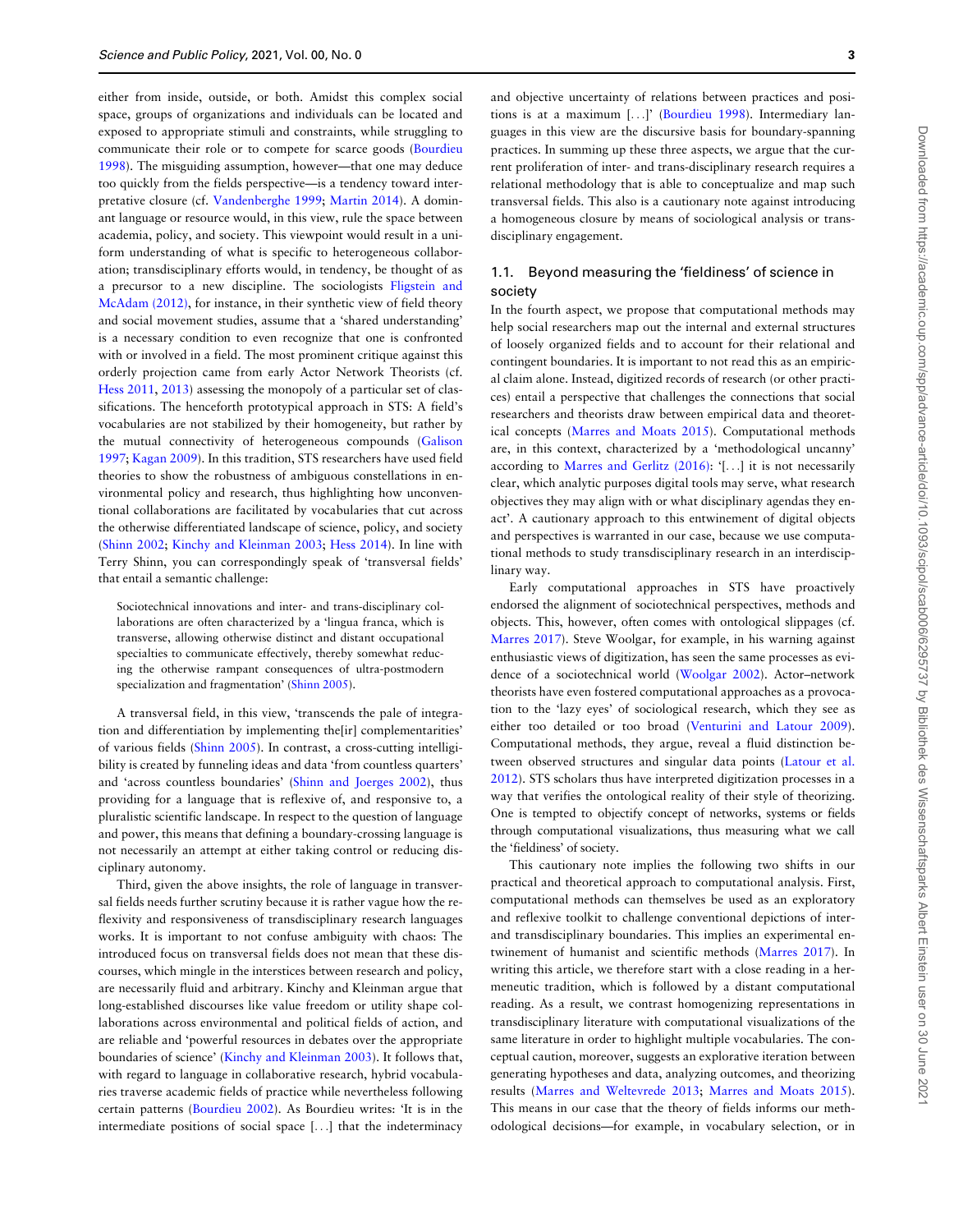assuming several poles in the field—which are then translated into computations across a vast dataset. In line with what Passi and Jackson called a 'rule-based (as opposed to rule-bound)' practice, our computational work engages in a constant trade-off 'between formal abstraction and mechanical routinization on the one hand, and discretionary action and empirical contingency on the other' ([Passi and Jackson 2017](#page-12-0)). Our interdisciplinary team of authors engages in a dialogical re-adjustment of theoretical as well as computational premises and outcomes. The resulting visualizations are used to question the sociological idea that one language will eventually dominate the field [\(Fligstein and McAdam 2012\)](#page-12-0).

Altogether, the ontological openness of computational analysis can facilitate a study of transdisciplinary research based on sociological field theory. Yet, there is a risk to reiterate a homogenizing theory of fields by computational means. This study, therefore, opts for a generative and iterative approach in which our qualitative observation and subjective insight in sustainability studies, the manipulation of the corpus, and the programming are tightly linked to our theoretical vision of the blurry boundaries between and within scientific research fields. The following section presents the qualitative insights that inform our computational approach.

# 2. A close reading of transdisciplinary sustainability studies

Especially, but not exclusively, in German-speaking academia the field of sustainability studies is turning to transdisciplinarity as its preferred mode of conduct. Transdisciplinarity in this context refers to joint efforts of various disciplines, as well as to collaboration with nonacademic 'practice partners' [\(Jahn et al. 2012\)](#page-12-0). Transdisciplinary sustainability studies has thus been suggested as an intermediary between epistemic cultures that span disciplines and practitioner communities ([Clark and Dickson 2003](#page-11-0); [Kates et al. 2001](#page-12-0)). With diverse roots in ecology, anthropology, regional planning, education, environmental politics, and sociology, sustainability study is an emerging research area, which is directed at scientific and public audiences to address the ever louder debates concerning climate change, resilience, vulnerability, and socioecological justice. Scholars in this field are involved in a semantic struggle to bring into the world their preferred models of transdisciplinary collaboration with policy makers and their publics. This insight can be constructed on the basis of the three following close readings. On this basis, we obtain a variable definition and a set of guiding questions for a consecutive distant reading through corpus linguistic methods.

First, the normative framework of sustainability has received much attention but remains ambiguous. 'Sustainable development' historically emerged as a diplomatic term. Since the Rio Conference in 1992, this term has, to varying extents, been used to refer to economic growth and environmental protection, business efficiency, and ecological sufficiency, as well as technological fixes and convivial lifestyles [\(Hays 1989](#page-12-0); [Torgerson 1995](#page-13-0); [Dryzek 2013](#page-11-0)). More recently, we argue that, similarly to the broader sustainability literature, both deliberative and technocratic notions of research and policy also pervade the transdisciplinary literature. One strand in sustainability debates can be seen as technocratic [\(Fischer 2017;](#page-12-0) [Luke 1999](#page-12-0)), or as [Dryzek \(2013\)](#page-11-0) states, as an 'administrative rationality'. A few main assumptions are that 'nature subordinates to human problem solving', 'people subordinate to the state', and experts and managers control the state (ibid.). The technocratic tradition of thought culminated in a policy and scholarship approach called 'ecological modernization' (Jänicke 2008; [Mol and](#page-12-0) [Sonnenfeld 2014](#page-12-0)), which in policy making was prominently endorsed as the underpinning of the German 'Energiewende' (orig.: energy transition; [Hajer 1995](#page-12-0)). Problems in this tradition are seen as external to the actors that help to solve them [\(Maniglier 2019;](#page-12-0) [Osborne 2015](#page-12-0)). In social and epistemic terms, the perspectivism of problem definitions in practical research is resolved through 'problem decomposition' ([Jaeger and Scheringer 1998\)](#page-12-0). Schmidt appeals in the same text for a deliberative approach, seeking to combine an 'unwanted (initial) state, a desired (final) state, and a barrier that stands in the way of the transformation of the initial state to the final state' ([Schmidt 2011\)](#page-13-0). The actors that help to solve a problem are often referred to as stakeholders, that is, as 'persons that, besides their expertise, also have an interest in shaping some aspect of reality because they [...] are a part of it' (translated by the authors; [Niederberger and Wassermann 2015](#page-12-0)). These are groups 'influenced by and with an ability to significantly impact [...] the topical area of interest' [\(Glicken 2000\)](#page-12-0).

In another strand, sustainability debates were always influenced by a wide range of emancipatory theories of change ([Dryzek 2002;](#page-11-0) Guha and Martínez-Alier 2013). While 'environmental concern [was] being integrated into corporate planning and innovation strategies', activist groups prospered in the 1990s [\(Jamison 2001](#page-12-0)). Until recently, their language relied on traditions in enlightenment philosophy ([Harlow et al. 2013](#page-12-0)), social critiques against technodeterminism (Martínez-Alier et al. 2010), systems theory as a holistic concept of nature ([Lovelock 1995](#page-12-0)), participatory methodologies ([Irwin 1995](#page-12-0)), postcolonial thought [\(Shiva 1993](#page-13-0)), or seeking collective agency in novel modes of research such as citizen science ([Ganzevoort and Van den Born 2020](#page-12-0)). Deliberative understandings of collaborative research highlight its nonlinear nature and contradict a functionalist understanding of collaborative problem solving. The definition of a problem is entwined with the social context that brings it about, and that can be reconfigured in order to enable solutions. As [Schmidt \(2011\)](#page-13-0) states: 'Therefore, the notion of problem can be regarded as a reflexive term that calls for an explication of who is considering what as a problem and why.' [Thompson Klein](#page-13-0) [\(2004\)](#page-13-0) argues that 'transdisciplinarity is a context-specific negotiation'.

Second, we argue that the two strands do not necessarily function in a dualistic mode. In contrast, they represent a transversal relationship that is responsive to the normative ambiguity depicted above. This can be seen in the fact that the visions of transdisciplinary scholarship vary greatly within the discourse and re-combine deliberative and technocratic elements. Despite placing 'common language' and 'disambiguation of terms and concepts' among the quality indicators in transdisciplinary research processes [\(Bergmann](#page-11-0) [2013\)](#page-11-0), 'a broadly accepted and used research framework for transdisciplinarity—with the accompanying consistent use of language and terminology—has not yet been fully established.' ([Pregernig](#page-13-0) [2006;](#page-13-0) [Hirsch Hadorn et al. 2009](#page-12-0); [Brandt et al. 2013](#page-11-0)). [Felt et al.](#page-12-0) [\(2016\)](#page-12-0) identified three institutional visions about the desirable structure of transdisciplinary research: the 'linear translation model', a 'delimited neutral arena', or a 'temporary shared epistemic arena', with which interviewed scholars identified. In the first concept, societal actors are seen as a necessary source of information, while scientists are framed as bearers of authority and epistemic certainty. The second model is more integrative as 'scientists and societal actors are [...] conceptualized as the gatekeepers of their respective territories'. Finally, 'knowledgeable agents' can also be seen as coming from both worlds to collectively reflect, learn, and 'coevolve' in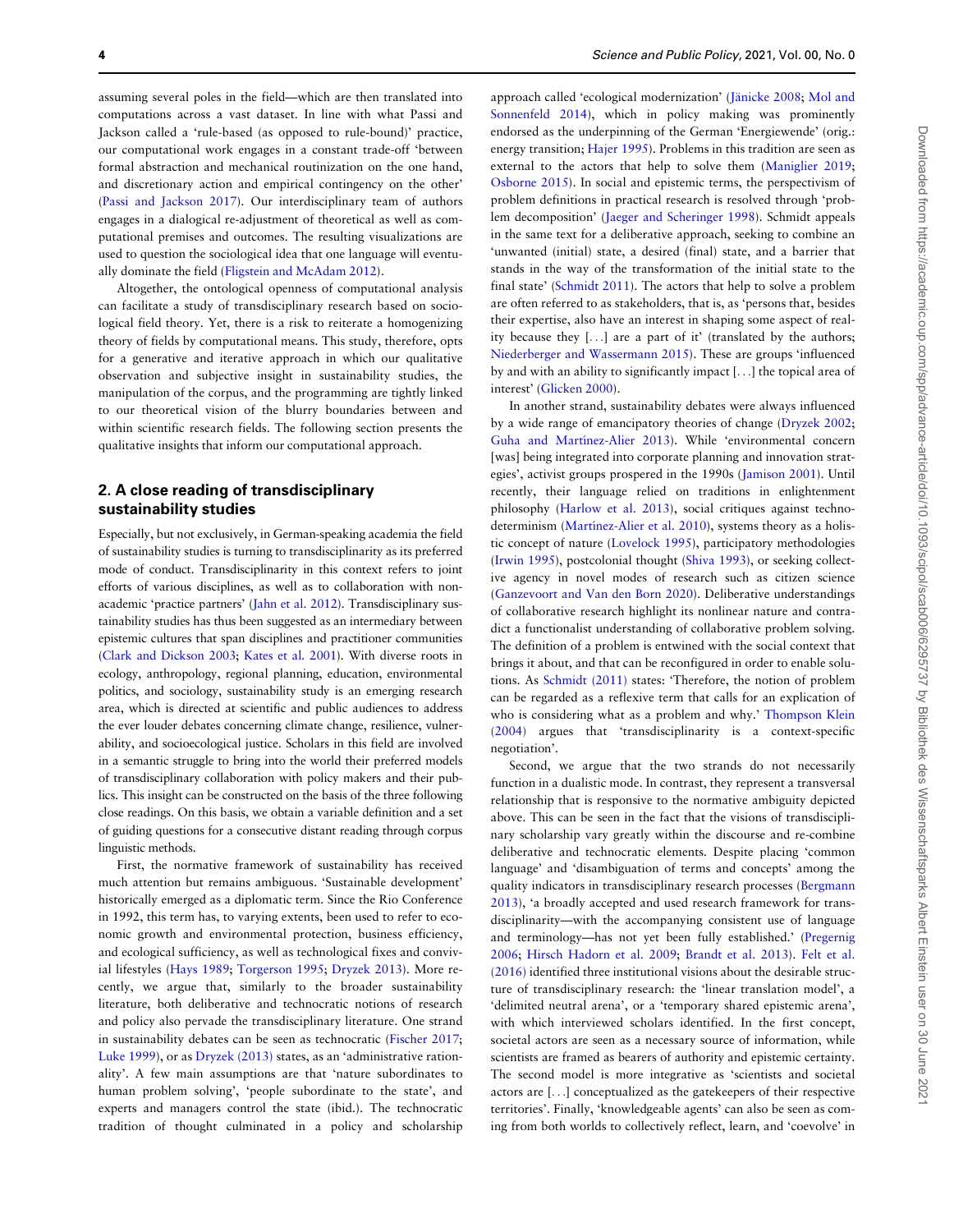<span id="page-4-0"></span>order to 'coproduce answers' and engage in 'joint knowledge production' ([Felt et al. 2016\)](#page-12-0). The different understandings vary in the way they relate the responsibilities of policy making and research and cannot be clearly categorized as either deliberative or technocratic. In terms of language, a very heterogeneous cultural repertoire becomes apparent that sustainability scholars use to facilitate and describe transversal collaborations.

Third, transdisciplinary scholars actively employ highly hybridized terminology to suggest methodological innovations. This shows how transdisciplinary languages are themselves a reflection of a fragmented landscape of science–policy–society interactions. Some of those innovations visibly combine deliberative and technocratic notions. They vary in their tendency to transcend conventional disciplines, in their appeal to participation, in solving the so-called realworld problems, and finally in the aspiration to a 'unity of knowledge' [\(Pohl and Hirsch Hadorn 2006\)](#page-13-0). In the context of the United Nations research program 'Future Earth', for instance, Hadley Kershaw has shown that 'co-production' refers to both public dialog and to the instrumental strategy of raising public acceptance ([Kershaw 2018\)](#page-12-0). However, there is an acute awareness of this ambiguity and in that sense transdisciplinary scholars are highly reflexive. This is expressed in the many meta-level publications on the meaning of transdisciplinary research: Indeed, among the many collaborative research endeavors, few have been as thoroughly reviewed as transdisciplinary sustainability studies ([Kates et al. 2001](#page-12-0); [Clark](#page-11-0) [and Dickson 2003;](#page-11-0) [Bettencourt and Kaur 2011](#page-11-0); [Spangenberg 2011;](#page-13-0) [Brandt et al. 2013\)](#page-11-0). One of the dominant characteristics identified in all reviews and across all models refers to the idea of scientific disciplines collaborating with nonscientists ([Wickson et al. 2006\)](#page-13-0). The aim is to gather the knowledge that is necessary to solve complex, political problems ([Pohl and Hirsch Hadorn 2006\)](#page-13-0). Against this described background, it is not surprising that the literature is populated by conciliatory notions of research that also highlight the value of collaboration. Visual representations of transdisciplinarity, for instance the widely acknowledged ISOE model (Institute for Social-Ecological Research) expresses the aforementioned multireferentiality [\(Jahn et al. 2012\)](#page-12-0): It essentially represents a circuit model to connect science and society; that is, feedback loops between binary flows of information input and output in both 'scientific' and 'societal discourse' are interconnected by a collaborative process that ties together the diverging systems of research and policy. Teeming with models and visualizations borrowed from systems analysis and other traditions of technocratic thought, the dominant figures in the literature are complimented with deliberative motifs and dialogical principles.

According to these insights, ambiguity in transdisciplinary studies is characterized by diverging preferences of shaping the field, is underpinned by both deliberative and technocratic vocabularies, and, finally, is depicted by scholars using hybrid models that intertwine those vocabularies.

# 2.1. Terms and questions for a distant reading of transdisciplinary sustainability studies

Transdisciplinary scholarship can be seen as a transversal field that coordinates and, by means of creating cross-cutting dialects, potentially establishes cross-field languages. On a secondary level, it becomes apparent that the language used to discuss this intermediary space is itself challenged by the multiplicity of reference points. Against this backdrop, Terry Shinn has critically assessed how transdisciplinary literature often relies on the 'prepackaged thinking' that

does not thoroughly reflect its transgressing character ([Shinn 2002](#page-13-0)). In the following, we discern a set of terms that represent the deliberative and technocratic tendencies observed in the close reading and that are very common in the assessed literature and at academic events which we attended in the last 5–10 years. These terms represent a stable, and in that sense 'prepackaged', repertoire for transdisciplinary scholars. Their applicability and analytical use are further validated in a distant reading presented in section four.

On the dimension of agents, scholars diverge in their vocabularies, with some preferring the term 'partner' and others 'stakeholder'. Although the latter is often seen as instrumental with regard to a particular purpose, a partnership is seen as a more recursive relationship with varying goals and ways of meaning-making. Although sustainability studies have a long tradition of discussing technocratic processes, focusing on policy making and modernization processes, other scholars tends to discuss dialogical modes of doing politics and may focus on communities rather than the state. One more overarching term that captures these differences is the notion of transformation, going back to Polanyi and others, which has recently gained prominence. On the other hand, the ecological modernization debate, which in turn largely drove the energy transition debate, arguably features the term 'transition' rather than the 'transformation' (Hölscher et al. 2018). This difference can also be captured by bifurcating 'modernization' and 'transformation' terminologies. A corresponding policy-oriented terminology may, moreover, tend to discuss 'governance' formations in a technocratic fashion, while deliberatively oriented contributions are more likely to discuss issues of 'democracy'. Knowledge as a central focus in collaborative research may also be viewed very differently, for instance when referring to 'evidence' or 'uncertainties'.

Altogether, the terms employed for processes of knowledge generation, collaboration, or political practice vary within a field in which multiple understandings of collaborative research exist. On a social dimension, the notions for agents, change processes, the role of policy making, and decision processes can vary greatly in sustainability studies. On an epistemic dimension, there is a broad and often unclarified relationship between knowledge production, the underlying problematic, the normative basis, and public audiences that characterize transdisciplinary research. Table 1 depicts these dimensions and suggests terms that illustrate contrasting understandings.

Table 1. selected terms and associated technocratic and deliberative vocabularies used in the following computational analysis (asterisks are used to capture grammatical variations in the computational reading process)

| Semantic dimensions | Technocratic<br>vocabularies | Deliberative<br>vocabularies |
|---------------------|------------------------------|------------------------------|
| Agents:             | Stakeholder                  | partner                      |
| Driver of change:   | State                        | communit*                    |
| Notion of change:   | Transition                   | transformation               |
| State agency:       | regulat*                     | reform*                      |
| Decision process:   | Policy                       | dialog*                      |
| Modus of change:    | moderni*                     | transform*                   |
| State formation:    | Governance                   | democrac*                    |
| Knowledge:          | Evidence                     | uncertaint*                  |
| Problematic:        | Solution                     | problem                      |
| Normative basis:    | <b>Iustice</b>               | effective*                   |
| Temporal politics:  | Procedure                    | process                      |
| Spatial politics:   | National                     | local                        |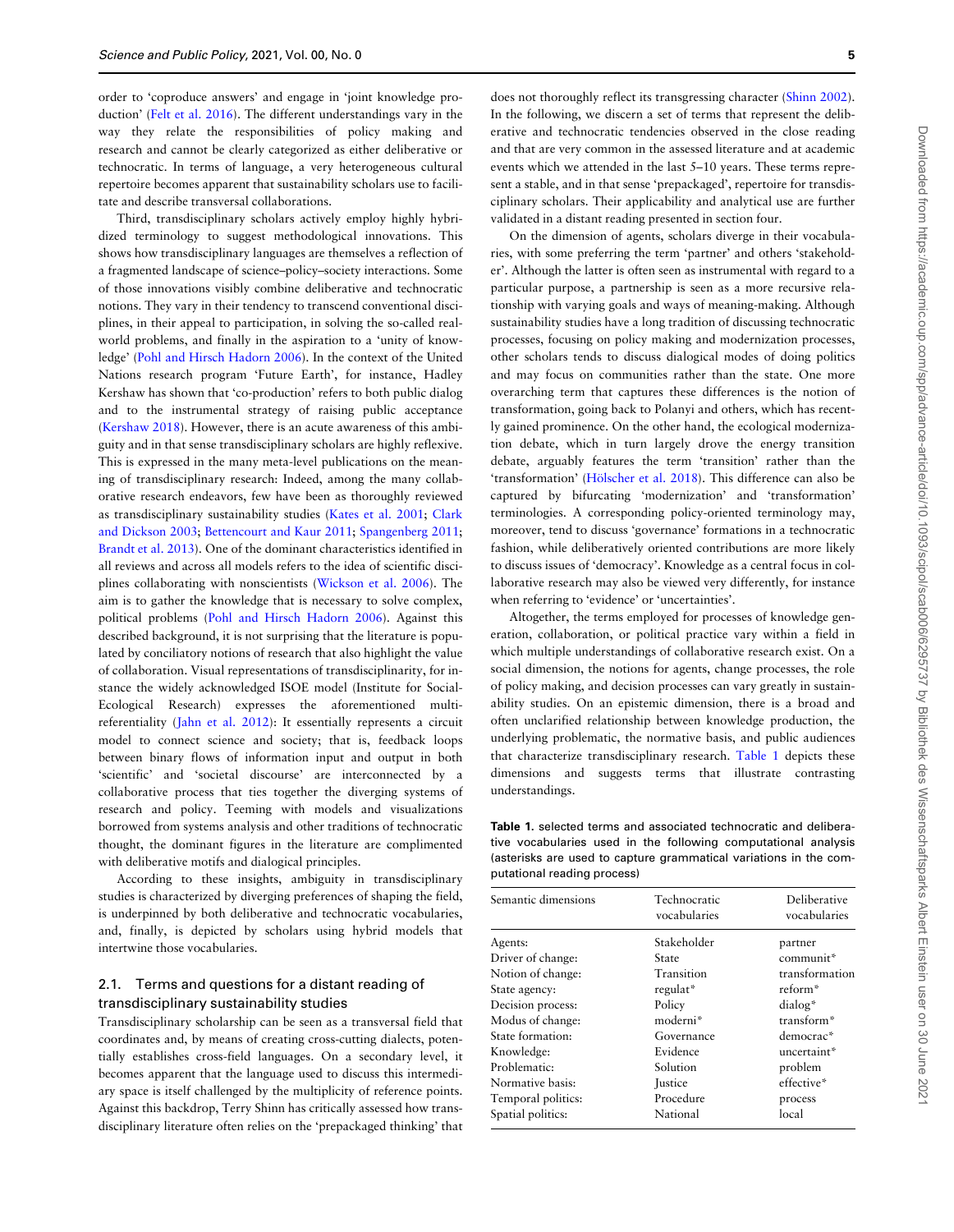Based on our close reading, it may be hypothesized that sustainability studies takes on a transversal structure ([Shinn 2002\)](#page-13-0). We argue that publications and even scholarly careers do not fit into neat categories or even dualisms, but move along multifaceted dimensions depending on their situated purpose and audience. From this perspective, the academic journals, institutes, or scholars in transdisciplinary sustainability studies use and intermingle contradictory languages that reflect the fragmented landscape of science– policy–society interactions. The discussion thus far has raised three guiding questions that are helpful in studying these hypotheses:

- which notions of politics and research are most characteristic of the literature?
- to what extent do deliberative and technocratic vocabularies structure the field of sustainability studies?
- how do publications in sustainability studies journals entwine the(ir) vocabularies?

First, the corpus can be investigated with regard to the most characteristic terms and concepts. Second, with regard to the use of deliberative or technocratic vocabularies in the articles, we investigate whether the vocabularies would structure as expressed in the first hypothesis so that articles neatly fit into one camp, or whether there is a more fluid distribution. Third, we study the corpus from the perspective of journal articles, which may either entwine or clearly focus on distinct vocabularies.

## 3. Computational methodology

The proliferation of transdisciplinary languages also is an empirical challenge. How to trace and depict the highly fragmented discourse of transdisciplinary research? The computational methodology applied in this article was developed in a research project that tackled these larger questions (Leuphana University, 2015–9). The theoretical and methodological approach presented here builds on the collaboration with an interdisciplinary research and development team called the Digital Innovation Group as well as the computational infrastructure and training at the so-called Laubichler Lab based at Arizona State University. In this collaboration, the computational turn in the humanities and social sciences was discussed as one possible way to navigate and study a highly fragmented discourse of sustainability. We sought to build exploratory tools of theorizing the ambiguity of sustainability and turned to computational methods where a hermeneutic research approach could be combined with the empirical study of large corpora of academic literature ([Peirson et al. 2016\)](#page-13-0). In the project, researchers from the humanities, media studies, and social sciences would translate concepts such as the notion of transversal fields into computational methods, while being in close dialog with digital humanities experts and programmers. One result of this interdisciplinary collaboration is presented here, essentially arguing for a more exploratory combination of sociological theory and computational mapping techniques. Following an exploratory approach, we suggest that the methodology and its results are not seen as representative of the assessed corpus, but rather as theoretical tools that help to conceive of the fragmented and ambiguous nature of science–policy–society interactions.

The text corpus behind the computations presented here comprises 29,992 articles published between 1968 and 2018 from ten scientific journals that were rendered machine readable using technical infrastructure at Arizona State University's Laubichler Lab

([Fig. 1](#page-6-0)). The inclusion of articles into the corpus continued until the end of the first half of 2018. All but the three smallest journal components were downloaded through Elsevier's applications programming interface or from Elsevier's Scopus servers. We chose these journals to represent a significant part of the broader academic discourse on sustainability, engaging more thoroughly with aspects of transdisciplinarity. Furthermore, experienced researchers at Leuphana University's Institute for Ethics and Transdisciplinary Sustainability Research and the Institute for Advanced Sustainability Studies were consulted to ensure the choice of journals appropriately reflected the field. By exploring the formation of the field of 'transdisciplinary sustainability science' through modeling the usage of certain vocabularies in the corpus, we aim to empirically test and refine the theoretical interpretation proposed above. This corpus represents an interdisciplinary construction; in other words, there is some bias involved in journal selection and the technical textcleaning procedures. Systematic literature review methodology is often subject to similar limitations.

Proceeding on this basis facilitates a more inductive hermeneutic strategy than commencing with an aprioristic search-string for retrieving the subsequently analyzed corpus, or else choosing a single journal to represent a complex research agenda. For one among the many recent examples of the search-string method, which also discusses transdisciplinary sustainability studies, see [Brandt et al.](#page-11-0) [\(2013\)](#page-11-0); for a review of ecosystem services research, see Abson et al. (2014) and [Rau et al. \(2018\).](#page-13-0)

# 3.1. Introduction and reflection of manifold learning as an interdisciplinary method

The modeling technique that was chosen to better understand the transversal field of sustainability studies arises from the theory of manifold learning, a form of nonlinear dimensionality reduction of large datasets. It is based on algorithms that embed heterogeneous (here: technocratic and deliberative) vocabularies as multidimensional variables within a more general stochastic model of the overall corpus. More technically, manifold learning is an approach useful for reducing the dimensionality of data that lie on a manifold contained within an abstract high-dimensional space. This approach is appropriate because we aim to measure the semantic distances of individual research articles according to the quantitative occurrence of those vocabularies. It is indeed possible to interpret each vocabulary as a specific topic, and we recognize that Topic Modeling could have been used to check the degree to which our vocabularies actually correspond to topics modeled through statistical Latent Dirichlet Allocation. However, manifold learning was specifically developed for retrieving and visualizing a dataset's field-like geometric structure, making it more relevant for the sociology of field's perspective introduced above.

In the present case, the two 12-dimensional transdisciplinary vocabulary vectors ([Table 1\)](#page-4-0) are used to calculate a 24-dimensional manifold fixed in the corpus. Each of the approximately 30,000 articles composing this corpus thus represents a single point on the manifold, forming a highly complex structure requiring dimensionality reduction methods for its visual analysis. Using eigenvalues, the algorithm discretely approximates the nonlinear geometric structure of the original 24-dimensional manifold and represents it as a twodimensional scatter plot. As such, this structure can be understood as depicting semantic relationships among the scientific articles comprising the corpus, where points close to one another on the original multi-dimensional manifold (i.e. articles that employ quantitatively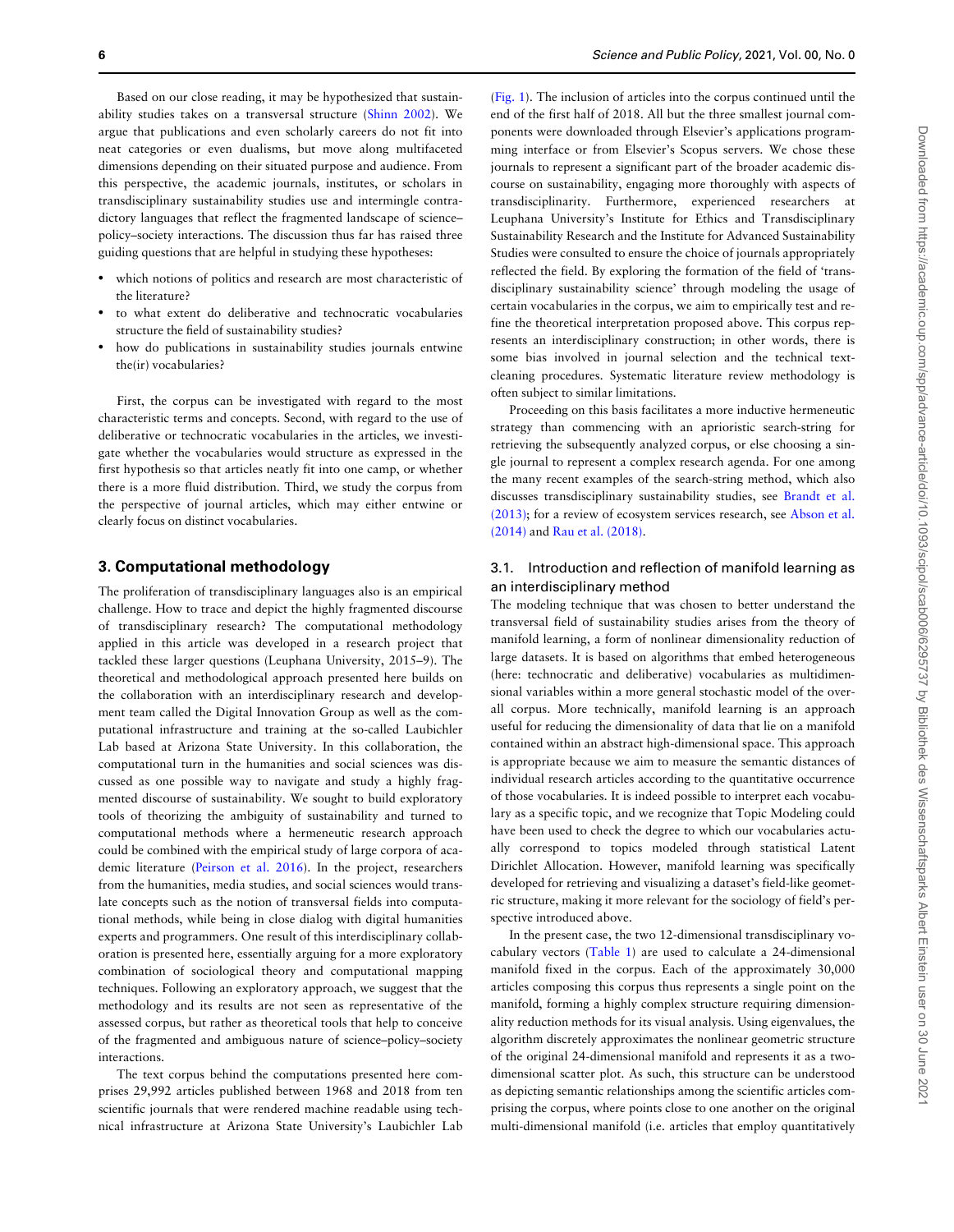<span id="page-6-0"></span>

Figure 1. Stacked bar chart depicting the number of articles per journal per year incorporated into the corpus.

similar terminology) will also be close in the two-dimensional graph. At the same time, the calculation creates clusters of terminologically similar articles by preserving local distances in the original data through minimizing a cost function on the approximation graph.

The method of manifold learning used here, isometric feature mapping (Isomap), uses a three-step algorithm to: (1) determine which points are neighbors on the high-dimensional manifold; (2) estimate the geodesic distances between all pairs of points on the manifold, to create a neighborhood graph; and (3) construct a lowdimensional representation of the data in a Euclidean space, preserving the intrinsic geometry of the manifold [\(Tenenbaum et al. 2000](#page-13-0)). Isomap can be seen as an extension of the classical techniques for dimensionality reduction, principal component analysis (PCA) and multidimensional scaling (MDS), but has the key distinguishing feature of being able to identify nonlinear structures present in complex datasets. Although PCA and MDS are guaranteed to identify the structure of data in linear subspaces of high-dimensional input space, they are often unable to identify the presence of *non-linear* structures [\(Tenenbaum et al. 2000\)](#page-13-0), making Isomap a more robust method for assessing more complex datasets such as the corpus analyzed here.

Our approach in applying the method of manifold learning to this Corpus was experimental by design and a first step into developing the methodology. The basic principle of the methodology is dimensionality reduction. It is a frequent challenge in the natural sciences and is used, for example, to compute gene regulatory networks in genetics and other more quantitative research. In this article, we show that the same method can indeed be applied to more qualitative datasets in the social sciences to produce valuable insights. There are, however, some key lessons that were learned along the way.

First and foremost, it is critical to choose the vocabulary based on qualitative insights; that is, a close reading as presented above. As the manifold is calculated based on the total counts of all keywords in each article relative to article length, it will (and should) look fundamentally different if alternative words are selected. The results presented here therefore do not define the structure of the entire Corpus; they merely reflect some of many semantic relationships among articles in the field which can be articulated with this methodology. Naturally, these vocabularies should reflect the questions formulated in the research design and should have a basis in the literature. In this study, we assumed that the semantic space of transdisciplinary research is transversal, therefore, selecting and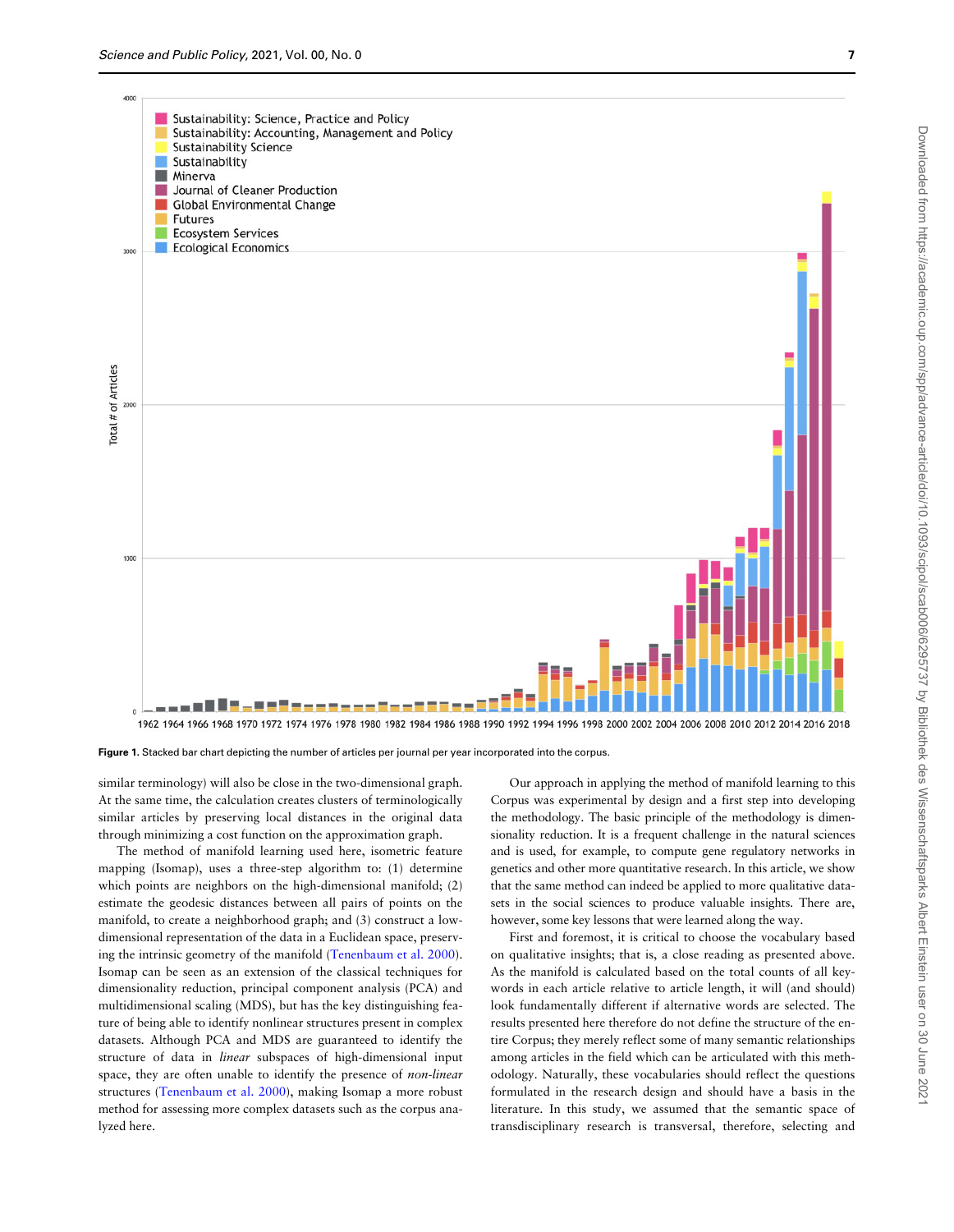interconnecting keywords that we knew to be polarizing in the field. That the resulting manifold [\(Fig. 4a and b\)](#page-9-0) reflects this polarization as well as transversal relationships [\(Fig. 6a and b](#page-9-0)) is less an affirmation of a polarized space, but an affirmation of the semantic diversity of the field. Further experimentation with alternative vocabularies would likely yield new insights regarding the transdisciplinary literature in addition to those uncovered in this analysis.

Second, while manifold learning provides useful visualizations of semantic relationships contained within the Corpus, it could be pushed further. For example, the articles identified as being 'most' technocratic or deliberative in the manifold could be selected for more qualitative scrutiny. The top 100 articles from either pole could be analyzed based on content, expertise and field of authors, year of publication, and so forth. Such a qualitative analysis could add greater depth to the discussion of fields. In addition, future developments of this method could also include more preprocessing of the corpus, especially in terms of stop word removal, that is, removal of commonly used words such as 'the', 'a', 'an', 'in', etc. As the frequencies of occurrence of each keyword in this study were calculated relative to the total number of words in each article, stop word filtering was deemed to be unnecessary. Instead, it was assumed that the proportion of stop words per article would be relatively equal. That the vocabularies were qualitatively predetermined serves as a further argument for not removing stop words in this analysis.

#### 4. A distant reading of transversal vocabularies

#### 4.1. Insight I: Distinct vocabularies

In our close reading, we have identified deliberative and technocratic vocabularies that characterize and intermingle in the transversal field of sustainability studies. A distant reading based on manifold learning shows that the selected terms are very different in their meaning for the entire corpus. As depicted in Fig. 2, the terms 'state', 'policy', 'national', and 'process' are most frequently used, comprising on average  $\sim$ 52 per cent of the total counts of the all of the twenty-four terms per article. The terms 'regulat\*', 'solution', 'communicate', 'problem', 'effective\*', and 'local' also appear relatively

frequently, accounting for nearly another 30 per cent of the total counts of all terms per article. All other terms occurred relatively infrequently across all articles in the corpus.

The two vocabularies thus represent clearly defined variables for further analysis of transdisciplinary sustainability studies' as a dynamic field. The question remains, however, to what extent do deliberative and technocratic vocabularies represent the selected papers? Corresponding to the close reading above, scholars in the field actively argue about how the field of transdisciplinarity itself should be structured in order to effectively leverage and communicate its collaborative methodologies ([Max-Neef 2005](#page-12-0)). Indeed, with respect to the second research question, addressing the most characteristic terms in vocabularies of respective poles, a clear tendency can be seen in the data. As shown in [Fig. 3](#page-8-0), the vocabularies in the corpus do cluster, with particular terms standing out as much more representative of one cluster than the other. Most notably, the deliberative strand is characterized by the terms 'local', 'process', and 'communit\*'. The technocratic strand, in contrast, does not feature those terms very prominently, but rather centers around the terms 'national', 'policy', and 'state', terms that are in turn rather marginal in the deliberative strand. This contrast is depicted more clearly in [Fig. 3,](#page-8-0) which highlights how distinctly the selected terms characterize either of the strands. The indicated values represent the relative occurrences of each vocabulary term within the top 100 'deliberative' or 'technocratic' journal articles. The top 100 articles for each vocabulary (200 articles in total) were selected based on the highest ratio of deliberative or technocratic terms in the document relative to total word frequencies in the document and were subsequently organized in decreasing order.

# 4.2. Insight II: The space in between technocratic and deliberative poles

In our understanding of transversal fields, the strong fragmentation of sustainability studies and respective vocabularies can be seen as addressing, or responding to discursive structures in neighboring fields; they traverse semantic and disciplinary boundaries based on transdisciplinary research as a responsive medium. Another question therefore addresses the structural dynamic between the distinct vocabularies identified above, by assessing how the selected papers



**Figure 2.** Relative frequencies of individual vocabulary terms per document, averaged across the entire corpus (i.e. the term 'process' comprised on average  ${\sim}$ 19 per cent of the counts of all terms in the vocabulary per article across the entire corpus).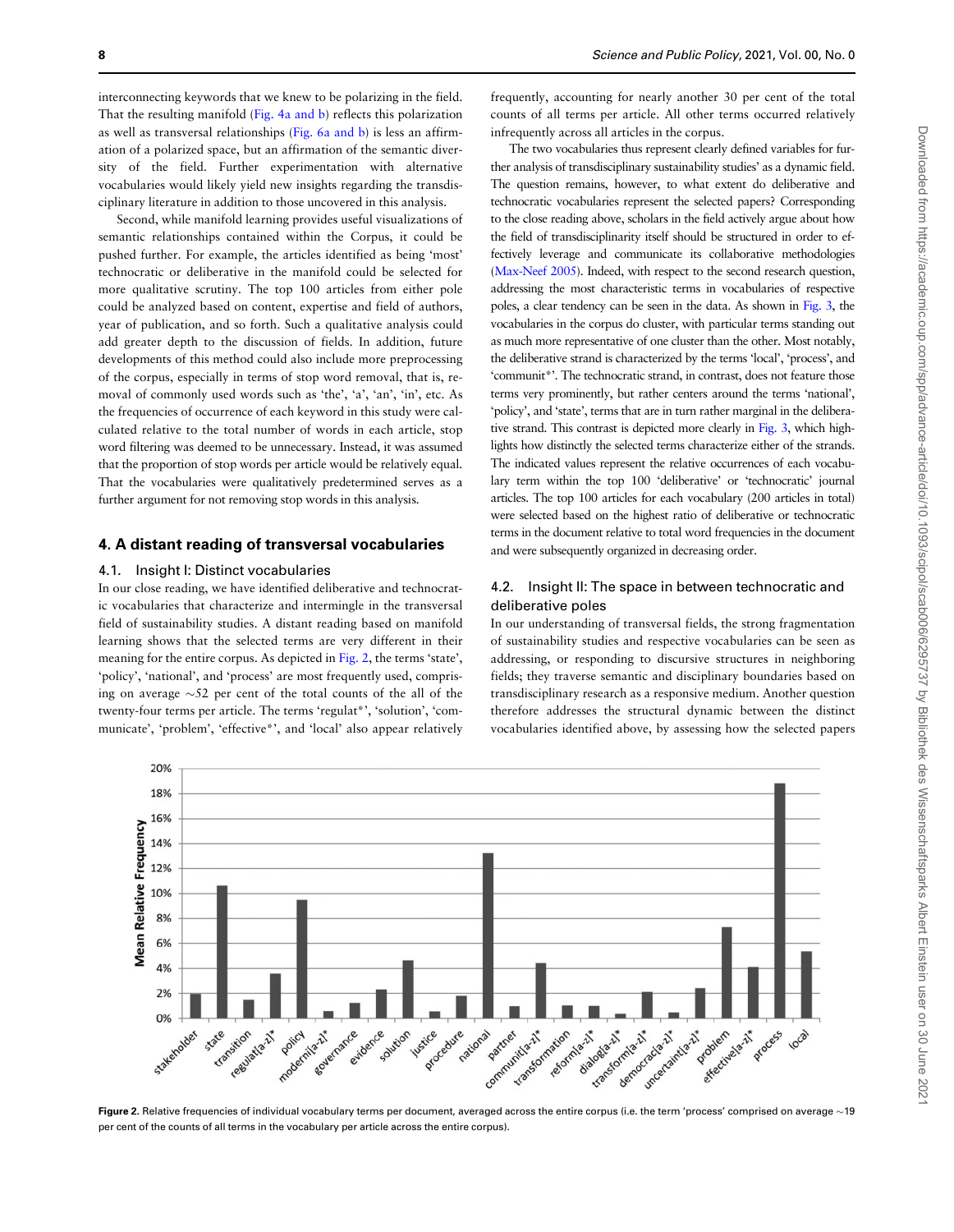<span id="page-8-0"></span>

Figure 3. Relative frequencies of individual vocabulary terms per document for the top 100 most deliberative and top 100 most technocratic papers.



Figure 4. A two-dimensional representation using Isomap embedding of the 24-dimensional manifold constructed using the frequency of counts of all terms. Each dot represents one article in the Corpus. Darker colors indicate articles with higher frequency of deliberative (left panel) or technocratic (right panel) terms relative to respective document length. Numerical values on the axis represent the relative relationships of the articles to one another, but do not inherently have meaning.

entwine their deliberative and technocratic vocabularies. Figure 4 a and b show how the top 100 technocratic and deliberative articles each can be seen as poles that shape the field of transdisciplinary sustainability studies. Interestingly, there is considerable space between the two poles, but the articles with the highest frequency of technocratic terms are clustered together separately from those articles with the highest frequency of deliberative terms. Furthermore, the more deliberative articles tend to be spread more evenly along the deliberative pole of the manifold, whereas the technocratic articles appear to be more closely clustered in two distinct regions. In this depiction, academic articles on sustainability studies are structured as stretching along and interconnecting the deliberative and technocratic vocabularies. Given the strong intermediate area and the overlap of vocabularies this insight suggests a transversal structure of transdisciplinary sustainability languages, as can be illustrated in a more detailed manner based on the following results.

The most interesting aspect is that the interstices between the two poles is also highly populated. Based on the fields perspective, the data poles are interpreted as having a structuring effect on semantically hybrid publications, with semantic mixtures occurring relatively frequently in the field. Both aspects can be illustrated based on two variations of the computational methods used previously: When selecting 100 papers that represent the in-between spaces (i.e. those closest to the median term frequencies of deliberative or technocratic terms), they in themselves seem torn between deliberative and technocratic terms. As opposed to the clear dominance of deliberative or technocratic terms found in papers residing at the vernacular poles, papers that compose the spaces between both poles have very similar proportions of the same six main terms: 'process', 'national',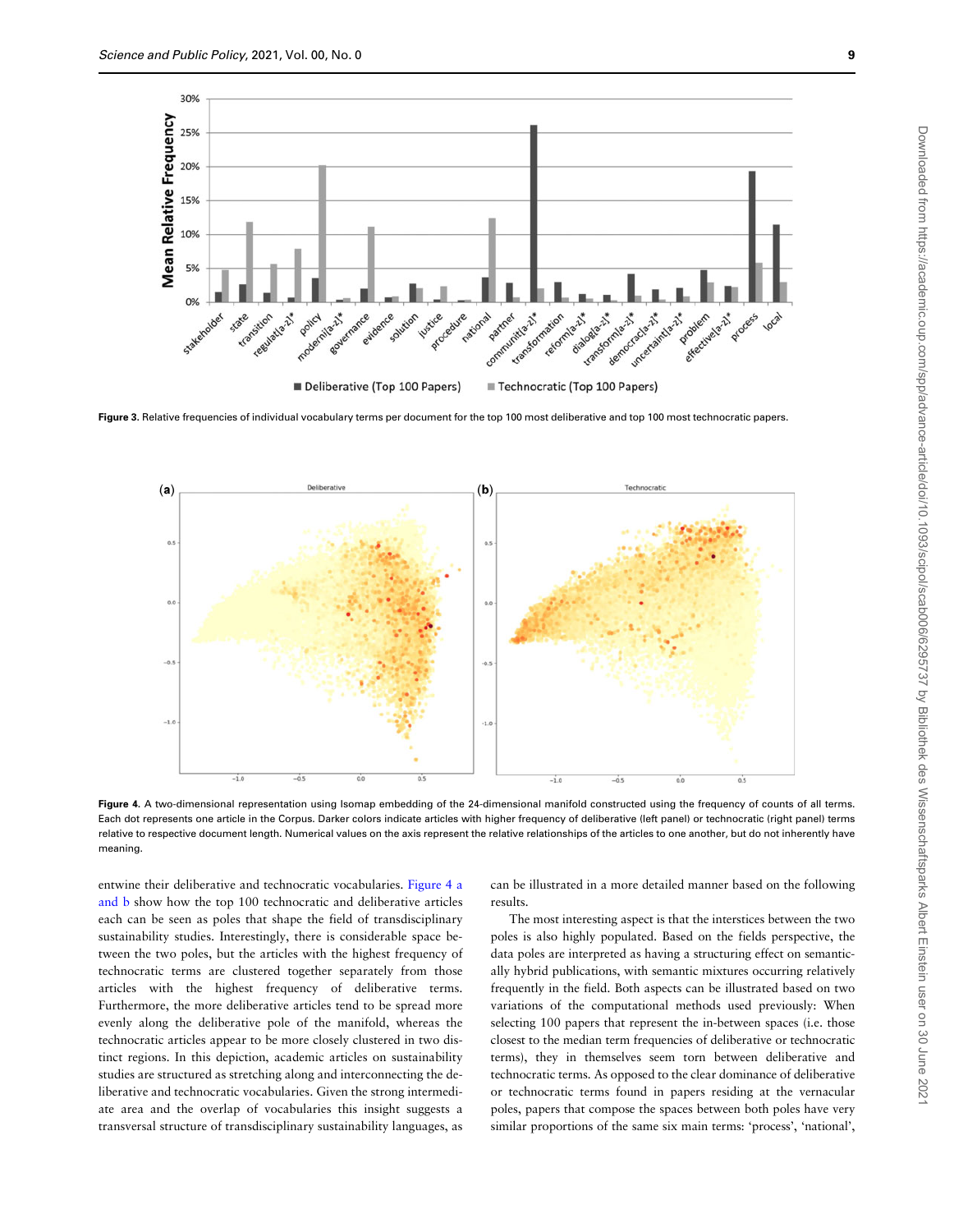<span id="page-9-0"></span>

Figure 5. Relative frequencies of individual vocabulary terms per document for the middle 5 deliberative and middle 100 technocratic papers, based on the 100 papers closest to the median term frequencies of the deliberative and technocratic vocabularies.



Figure 6. (a and b) Two-dimensional depiction of the higher-dimensional manifold, as with [Fig. 4](#page-8-0). Brown dots represent the middle 100 papers, closest to the median frequency of deliberative or technocratic terms relative to respective document length.

'state', 'problem', 'policy', and 'solution'. Four of these terms are from the technocratic vocabulary and two from the deliberative set (Fig. 5). This highlights the existence of a common vernacular traversing the two poles, which draws upon the two vocabularies but selects the broader terms among them.

Mapping the 100 median-ranked articles onto the previous Isomap shows how populated the area between the technocratic and deliberative poles of the field is (Fig. 6). Interestingly, in contrast to our close reading of the many attempts at defining what transdisciplinary research is, our distant reading suggests a more fluctuating structure. Despite disagreements regarding transdisciplinary understandings, the selected articles actually tend to oscillate between deliberative and technocratic vocabularies.

On the basis of a field theoretical approach toward relational dynamics in collaborative research, we therefore refer to the literature of transdisciplinary sustainability studies as being a transversal field ([Shinn 2002](#page-13-0), [2005](#page-13-0)). In contrast to current field sociological work

([Fligstein and McAdam 2012](#page-12-0)), the emerging transdisciplinary arena is not structured by a battle to impose a 'shared understanding' or even a common language. Rather, our close reading of the literature and the empirical results suggest that the emerging linguistic practice within transdisciplinary sustainability studies bears signs of significant acceptance for plurality. This illustrates 'a kind of nonimperial traveling or visiting', which George Steinmetz envisions for a transdisciplinary form of sociology, crossing borders 'without any imperial intent' ([Steinmetz 2007\)](#page-13-0). This emphasizes the need to discuss and potentially overcome the ideal of finding a common language.

# 5. Controlling for a common language? Pathways of boundary speak

During the rise of environmental research agendas in the 1980s and 1990s, Samuel [Hays \(1989\)](#page-12-0) and others observed how professionalized environmentalism became 'a middle ground [...] to control the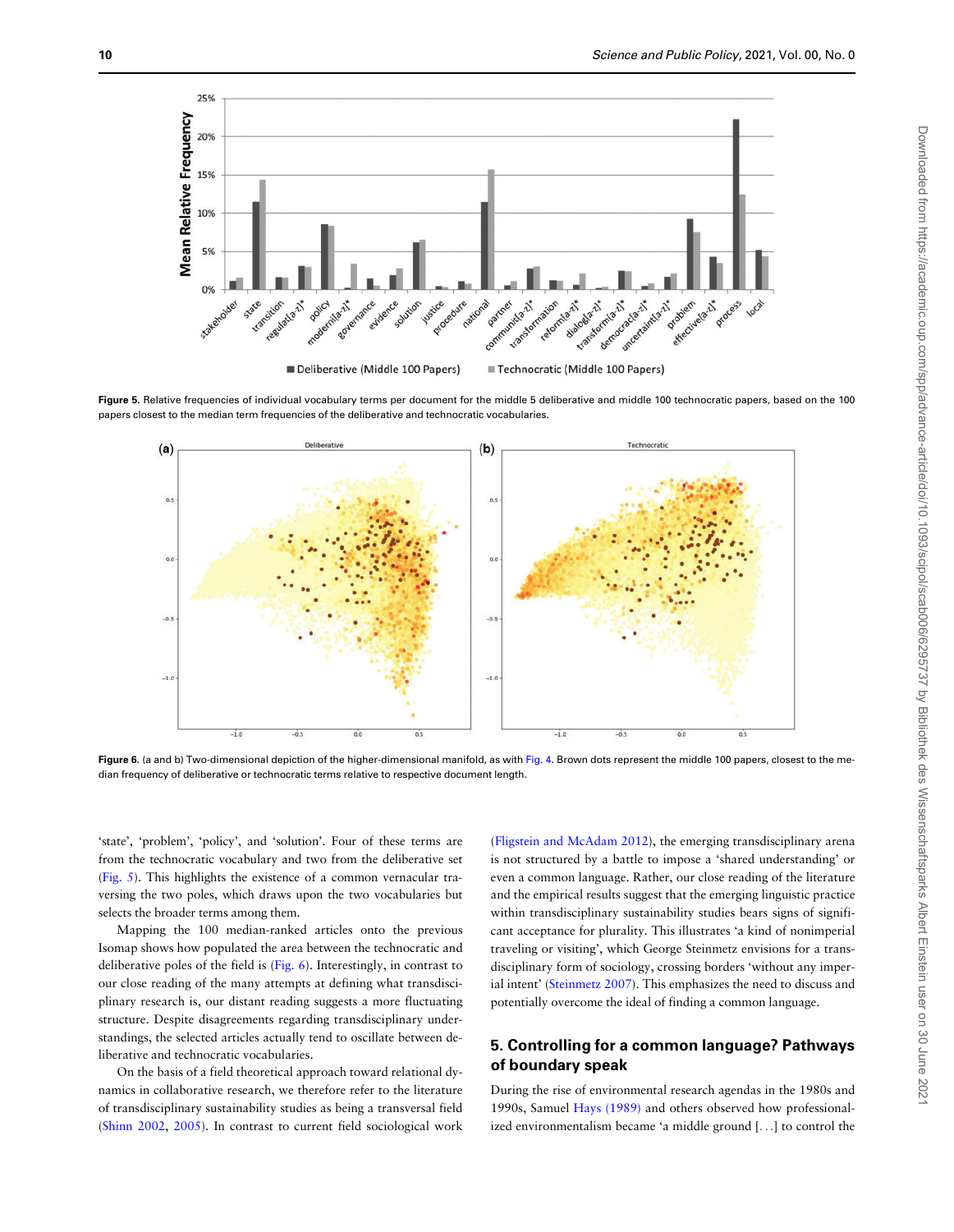focus of the discourse' of sustainability [\(Torgerson 1995](#page-13-0)). From our analysis, this struggle to assume an in-between position persists in current sustainability studies literature. In line with Hackett's remarks about risk and identity in science, one can conclude 'that there [...] may be enduring, endemic tensions along cultural axes that characterize science and that exert continual pressure and admit no universal resolution' ([Hackett 2005](#page-12-0)). Because of a highly diffuse language concerning transdisciplinary science–society relationships, the role of discursive power in sustainability studies is not well captured as being synonymous with coercion as [Collins et al. \(2007\)](#page-11-0) suggested with regard to collaborative research in general. If, however, the field is not predominantly structured by a battle to control definitions of transdisciplinarity, how may we understand the complex relations of politico-epistemic power and semantic ambiguity in transdisciplinary vocabularies? The following discussion sheds light on various pathways to deriving conclusions from our results. Each of those pathways implies a candid trade-off that is crucial in order to maintain transdisciplinary openness and public significance.

First, a trajectory of homogenization may seem promising for the sake of clarity and policy relevance in a national context ([Halffman 2005\)](#page-12-0). Searching a common language or even shared glossaries may inspire a methodological debate about transdisciplinary scholarship. However, this would be at odds with regard to the interactional practice of transdisciplinarity. Along this line, transdisciplinary scholars such as [Brandt et al. \(2013\)](#page-11-0) postulate that their field of practice 'should not seal itself off by trying to establish its own scientific glossary and procedures'. Instead, the approach should try to use as simple a language as possible, shared by many disciplines and with results ultimately also understandable by civil society' ([Brandt et al. 2013](#page-11-0)). Moreover, institutes or scholars who were to seek a simplified language and unified methodology would also jeopardize the communicative benefit of what Pierre Bourdieu as coined 'semantic elasticity' ([Bourdieu 1998](#page-11-0)). That is, the persistence of a pluralistic and dynamic language in transversal fields may provide 'a basis for the plurality of visions of the world which is itself linked to the plurality of points of view' ([Bourdieu 1998](#page-11-0)). Transdisciplinary languages in our view remain multi-referential and may always be challenged even when homogenized. In a more practical vein, this means that a pronounced 'semantic elasticity' provides for the cross-cutting resonance of transdisciplinary research ([Bourdieu 1998\)](#page-11-0). If homogenized, transdisciplinary invitations to collaborate would gain clarity, but they would likely lose appeal to potential collaborators.

A second possible trajectory is the notion of translation. As opposed to homogenization, translation implies a more intermediary form, and resonates with [Collins et al.'s \(2007\)](#page-11-0) notion of 'interactional expertise'. Certainly, as often acknowledged in the transdisciplinary literature, discipline-specific concepts are difficult or hardly possible to translate [\(Hirsch Hadorn et al. 2009\)](#page-12-0). If, nonetheless, transdisciplinary scholars saw themselves as translators, they may focus on learning many languages and creating corresponding academies of transdisciplinary research. Yet, while learning the tacit skill of witty translators and executing this skill in collaborative research arenas, transdisciplinary scholarship in itself may jeopardize the internal discussion about methodologies of collaboration and knowledge integration. In that sense, translation may implicate a greater professionalization, but may also lose intellectual and methodological fruitfulness.

Third and fourth, attempts at translation may evolve into some form of pidgin or creole, both implicating an implicitly colonial form of semantic power. Pidgin 'usually designates a contact language constructed with the elements of at least two active languages' ([Galison 1997\)](#page-12-0); it is 'an interim tongue, based in partial agreement on the meaning of shared terms' [\(Thompson Klein 2003\)](#page-13-0). For a pidgin form to emerge, 'regular contact between the language communities involved'[...], a general necessity for cross-communication, and 'the absence of a widespread inter-language' is needed [\(Schinckus and](#page-13-0) [Jovanovic 2013\)](#page-13-0). In the model by [Collins et al. \(2007\),](#page-11-0) pidgin can be seen as an expression of a 'coerced inter-language'. Because of its history in colonialism where pidgin emerged as an adoption of foreign languages into one's native tongue, the political legitimacy of pidgin languages is contested. When applied to transdisciplinary research, this approach moves away from agreeing on existing disciplinary vocabularies and suggests coming up with new, alternative terms and definitions that are not anchored in the communicative patterns of any concrete discipline. The role of transdisciplinary scholars may, however, also imply the responsibility to mediate. Mediation often brings with it the risk of reiteration, so that asymmetric relations between dominant and subaltern languages are stabilized.

Creole, referring to what was originally a pidgin form but has since become an established language, is the fourth and the most comprehensive semantic trajectory of transdisciplinary research. Among a community of speakers, this complex variation of pidgin can fulfil the function of a soundly established native language ([Galison 1997;](#page-12-0) [Hirsch Hadorn et al. 2009\)](#page-12-0). However, creole is not simply the most perfected form of homogeneous collaboration as implied by [Collins et al. \(2007\)](#page-11-0). The word creole is, for example, used to designate the language(s) of people of Caribbean and African descent in colonial and ex-colonial countries. For scholars, transdisciplinary creole means that they may see themselves in control of semantic interconnections. This role does not rely on a stable, let alone neutral ground either. After all, 'the longer a collaboration goes on, the greater the number of hybrid expressions that may be created and a hybrid culture may also emerge around this' [\(Hirsch](#page-12-0) [Hadorn et al. 2009](#page-12-0)). Moreover, in order to stand in as a warden for a shared language, transdisciplinary scholars would need some form of power, be that trust or even a political mandate, endowed by actors in other fields. The legitimacy of transdisciplinary scholars would thereby be elevated, and may evolve into authoritative roles. However, there is an absolutist tendency involved in hammering out and controlling for a 'common language', which may result in the overshadowing of site-specific pidgins. This role somewhat shares the regulatory burdens and pitfalls that are comparable to state agencies governing various provinces (cf. [Steinmetz 2007\)](#page-13-0).

These four pathways of boundary speak can inform individual scholars who navigate site-specific collaborations while seeking to unfold their own intellectual and methodological pathways. Institutes that long for transdisciplinary openness, or research grants that seek to bolster science–society interaction, should be equally wary to protect the plurality of engaged research, so as to remain responsive to heterogeneous concerns and political situations.

# 6. Toward a pluralist view on the science– society–policy interplay

In this article, we traced a tendency within the academic literature on transdisciplinary sustainability studies to simultaneously refer to both deliberative and technocratic notions of the science–society interplay. As discussed theoretically and reaffirmed empirically by means of computational corpus linguistic methods, the language of transdisciplinary sustainability studies is structured by a transversal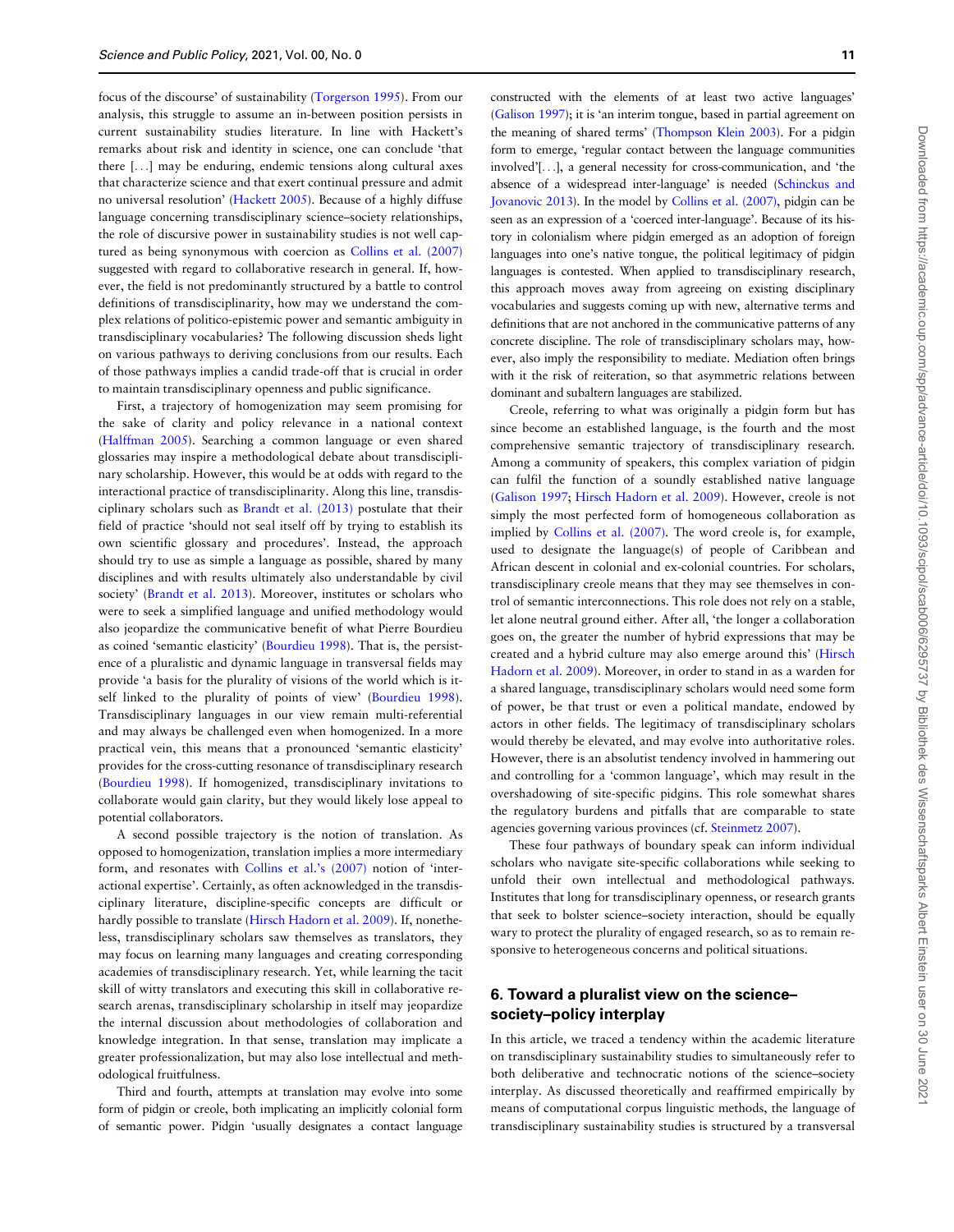<span id="page-11-0"></span>field that productively interconnects and combines technocratic and deliberative vocabularies. What does our methodological and conceptual proposal mean for future research?

Our perspective on innovation and science policy is based on a relational theorization of pluralistic scientific landscapes. Bourdieu's concept of social fields is an appropriate vantage point as it is useful to understand the intermediary and emergent role of language in collaborative endeavors (Bourdieu 1991). However, this insight does not necessarily involve a definitional dominance of one language in inter- and trans-disciplinary research. The constellations in which collaborative research takes place can be more appropriately regarded as transversal ([Shinn 2002\)](#page-13-0). Finally, methods in computational social science can be employed to theorize and explore fragmented and emergent discourses in science policy and innovation, while highlighting their transversal character. Altogether, the computational reading of sustainability studies as transversal field shows that is fragmented, but that practitioners can rely on established patterns of discourse that carry habituated assumptions about the science–policy–society interplay.

The computational methods implemented in this study were determined to be specifically valuable for exploring the existence of distinct vocabularies and cross-cutting structures in transdisciplinary fields of research. One operational next step with this method would be to use Topic Modelling to map not only the clusters of the keywords selected in this study, but also to determine other keywords that might improve definitions of the variables, that is, refine the vocabularies. Such an expansion of scope would provide a deeper overview of the heterogeneity of vocabularies and discourse, but it would also require more preprocessing of the corpus, for instance by means of so-called stop-words. More broadly speaking, the computational approach is not without risks. Critics fear that corporate data sidelines sociological data ([Savage and Burrows 2007\)](#page-13-0), that a mechanistic view of society may be re-emerging (Adolf and Stehr 2015) or that routinely generated datasets undermine social theory ([Levallois et al. 2012](#page-12-0)). To address these concerns, current STS approaches highlight the experimental connection with social theory ([Marres and Gerlitz 2016\)](#page-12-0), so that computational methods are 'used to develop a problem', not to contain it [\(Moats and McFall 2019](#page-12-0)). Our study shows that this is fruitful when describing the multiplicity of inter- and trans-disciplinary languages, which characterize many areas of science and innovation policy. The concept of transversal fields, which does not presume defined boundaries, facilitates an abductive approach to the science–society interplay. In this manner, the computational exploration of traversing inter-languages avoids homogenizing viewpoints, while not assuming that data speaks for itself.

With regard to normative questions about inter- and transdisciplinary research, the discussed insights thrust an empirically grounded debate about the desirability and feasibility of a 'common language'. As opposed to voices advocating for the common ground as a desired trait of the transdisciplinary approach, we argue that due to the interstitial nature of such collaborative endeavors—the efforts surrounding transdisciplinarity should not concentrate on creating a new form of scientific Esperanto. Instead, transdisciplinary scholarship is embedded within a field of tensions, and thus thrown into a pragmatic take on semantic pluralism. This would imply trade-offs between homogenization and collaborative appeal; translation and intellectual fruitfulness; site-specific pidgins and balancing semantic power; and finally, between a stable creole and a situated semantic plurality. If, in contrast, either technocratic or deliberative notions came to dominate transdisciplinary research, the

resonance of outward-going research endeavors would likely decrease. Transdisciplinary or interdisciplinary researchers, in that sense, could run the risk of trading semantic control at the cost of societal relevance and intellectual risk-taking.

#### Acknowledgements

We would like to thank Frank Fischer, Esther Meyer, Janina Schirmer, Tom Turnbull, Ulli Vilsmaier and the participants of the 'Forum Internationale Wissenschaft (FIW) Summer School 2016' and the 'International Trandisciplinary Conference 2017' for their critical feedback. We are grateful to Erick Peirson for introducing us to Python and to Lukas Beckenbauer, Jana Koltzau and others at the 'Center for Global Sustainability and Cultural Transformation' at Leuphana University for their enduring efforts in helping to build and curate this corpus. The Laubichler Lab at Arizona State and IASS Potsdam were very helpful in providing hardware and software. Importantly, we thank Dave Morris for his excellent editing work and Annelie Gütte and Tabea Selleneit for preparing the manuscript. Finally, we are grateful to anonymous and non-anonymous reviewers of previous versions, especially Dave Moats and Andreas Schmitz, who thorougly commented the link between sociological theory and computational methods.

# Funding

This research has partly been funded by the 'Volkswagenstiftung' under the program 'Science and Scholarship for Sustainable Development.' Publication costs were covered by Radboud University and IASS Potsdam.

## Conflicts of interest

The authors declare no conflicts of interest.

#### References

- Adolf, M., and Stehr, N. (2015) 'Information, Knowledge and the Return of Social Physics', Administration & Society, 50/9: 1238-58.
- Bergmann, M. (2013) 'A conceptual model and reflections on transdisciplinary research' in: ECCA Conference. Hamburg. <[http://eccaconf.tutech.eu/pre](http://eccaconf.tutech.eu/presentations/PDF/ECCA2013-5b-1_12_1-Bergmann.pdf) [sentations/PDF/ECCA2013-5b-1\\_12\\_1-Bergmann.pdf](http://eccaconf.tutech.eu/presentations/PDF/ECCA2013-5b-1_12_1-Bergmann.pdf)> accessed 18 Mar 2013.
- Bettencourt, L., and Kaur, J. (2011) 'Evolution and Structure of Sustainability Science', Proceedings of the National Academy of Sciences, 108/49: 19540–5.
- Bogner, A. (2012) 'The Paradox of Participation Experiments', Science, Technology, & Human Values, 37/5: 506-27.
- Bourdieu, P. (1991) Language and Symbolic Power. Cambridge, MA: Harvard University Press.
- (1998) Praktische Vernunft. Zur Theorie des Handelns. Frankfurt/Main: Suhrkamp.
- (2002) 'The Social Conditions of the International Circulation of Ideas', Actes de la Recherche en Sciences Sociales, 5: 3–8.
- Brandt, P., Ernst, A., Gralla, F. et al. (2013) 'A Review of Transdisciplinary Research in Sustainability Science', Ecological Economics, 92: 1–15.
- Clark, W. C., and Dickson, N. M. (2003) 'Sustainability Science: The Emerging Research Program', Proceedings of the National Academy of Sciences, 100/14: 8059–61.
- Collins, H., Evans, R., and Gorman, M. (2007) 'Trading Zones and Interactional Expertise', Studies in History and Philosophy of Science Part A, 39/1: 657–66.
- Dryzek, J. S. (2002) 'Deliberative Democracy and Beyond: Liberals, Critics, Contestations', Oxford Scholarship Online, DOI: 10.1093/01992504 3X.001.0001. accessed 1 Dec 2020.
- (2013) The Politics of the Earth: Environmental Discourses. Oxford, UK: Oxford University Press.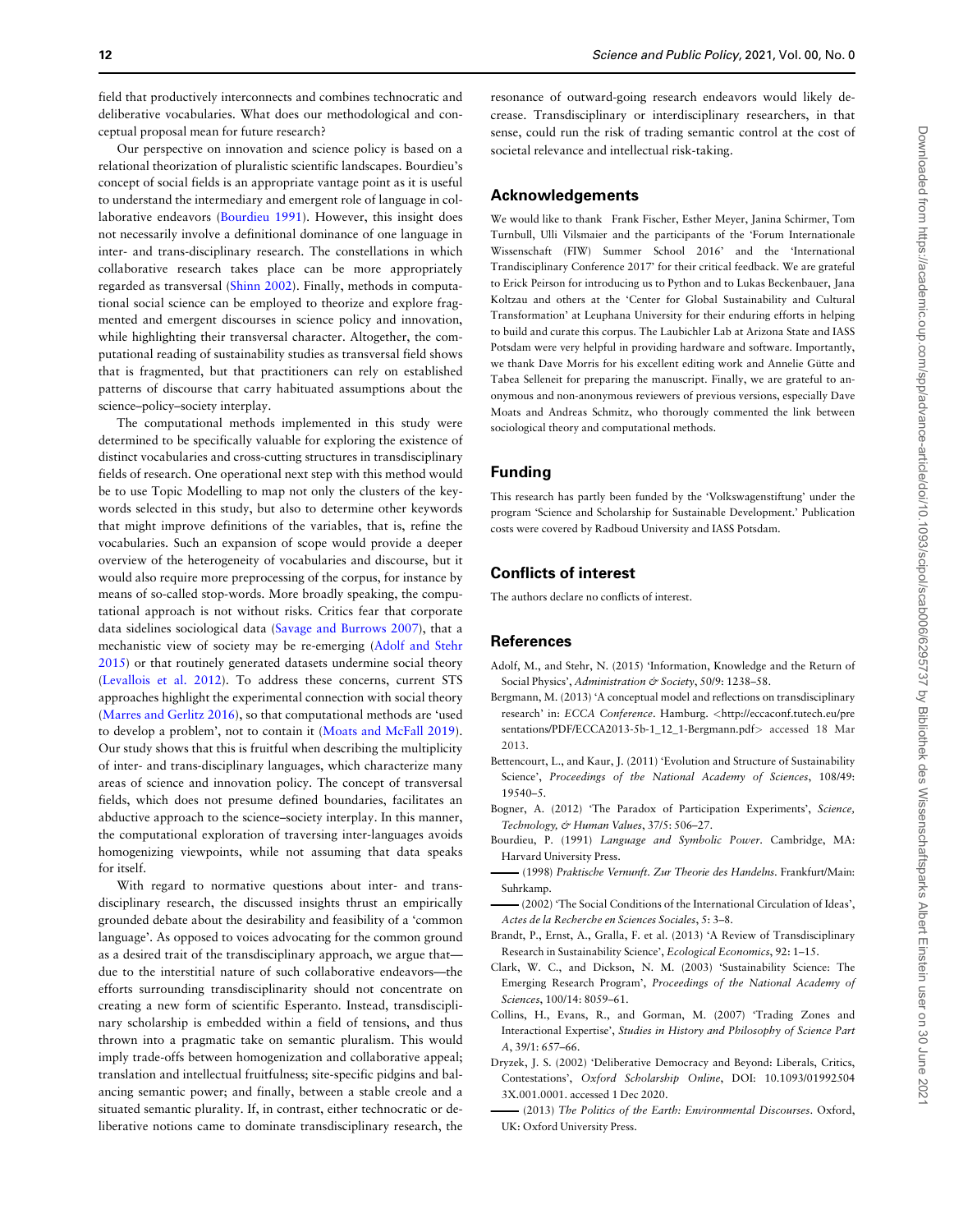- <span id="page-12-0"></span>Felt, U., and Fochler, M. (2010) 'Machineries for Making Publics: Inscribing and De-scribing Publics in Public Engagement', Minerva, 48/3: 319–38.
- , Igelsböck, J., and Völker, T. (2016) 'Transdisciplinary Sustainability Research in Practice: Between Imaginaries of Collective Experimentation and Entrenched Academic Value Orders', Science, Technology, & Human Values, 41/4: 732–61.
- Fischer, F. (2017) Climate Crisis and the Democratic Prospect: Participatory Governance in Sustainable Communities. Oxford, UK: Oxford University Press.
- Fligstein, N., and McAdam, D. (2012) A Theory of Fields. Oxford, UK: Oxford University Press.
- Galison, P. (1997) Image and Logic: A Material Culture of Microphysics. Chicago: University of Chicago Press.
- Ganzevoort, W., and Van den Born, R. (2020) 'Understanding citizens' action for nature: The profile, motivations and experiences of Dutch nature volunteers', Journal for Nature Conservation, 55/: 125824–.
- Glicken, J. (2000) 'Getting Stakeholder Participation 'Right'. A Discussion of Participatory Processes and Possible Pitfalls', Environmental Science & Policy, 3/6: 305–10.
- Guha, R., and Martínez-Alier, J. (2013) Varieties of Environmentalism: Essays North and South. London: Earthscan.
- Hackett, E. J. (2005) 'Essential tensions: Identity, Control, and Risk in Research', Social Studies of Science, 35/5: 787–826.
- Hajer, M. A. (1995) The Politics of Environmental Discourse: Ecological Modernization and the Policy Process. Oxford: Oxford Scholarship Online.
- Halffman, W. (2005) 'Science-policy boundaries: national styles?', Science and Public Policy, 32/6: 457–67.
- Harlow, J., Golub, A., and Allenby, B. (2013) 'A Review of Utopian Themes in Sustainable Development Discourse', Sustainable Development, 21/4: 270–80.
- Hays, S. P. (1989) Beauty, Health and Permanence: Environmental Politics in the United States, 1955–1985. Cambridge, UK: Cambridge University Press.
- Hess, D. J. (2011) 'Bourdieu and Science and Technology Studies: Toward a Reflexive Sociology', Minerva, 49/3: 333–48.
- (2013) 'Neoliberalism and the History of STS Theory: Toward a Reflexive Sociology', Social Epistemology, 27/2: 177–93.
- (2014) 'Sustainability Transitions: A Political Coalition Perspective', Research Policy, 43/2: 278–83.
- Herberg, J. (2019) Der Zwischenraum Von Bildung Und Wirtschaft in Deutschland Und Kalifornien "Illusio Fachkräftemangel. Wiesbaden: Springer VS.
- (2020) 'Control before Collaborative Research—Why Phase Zero Is Not Co-Designed but Scripted', Social Epistemology, 34/4: 396–407.
- Hirsch Hadorn, G., Pohl, C., and Scheringer, M. (2009) 'Methodology of Transdisciplinary Research'. In: G Hirsch Hadorn (ed.) Unity of Knowledge in Transdisciplinary Research for Sustainability, pp. 1–29. Oxford, UK: EOLSS Publications.
- Hölscher, K., Wittmayer, J. M., and Loorbach, D. (2018) 'Transition Versus Transformation: What's the Difference?', Environmental Innovation and Societal Transitions, 27: 1–3.
- Irwin, A. (1995) Citizen Science: A Study of People, Expertise and Sustainable Development. New York: Routledge.
- Jaeger, J., and Scheringer, M. (1998) 'Transdisziplinarität: Problemorientierung ohne Methodenzwang', Gaia—Ecological Perspectives for Science and Society, 7/1: 10–25.
- Jahn, T., Bergmann, M., and Keil, F. (2012) 'Transdisciplinarity. Between Mainstreaming and Marginalization', Ecological Economics, 79: 1–10.
- Jamison, A. (2001) The Making of Green Knowledge: Environmental Politics and Cultural Transformation. Cambridge, UK: Cambridge University Press.
- Jänicke, M. (2008) 'Ecological Modernisation: New Perspectives', Journal of Cleaner Production, 16/5: 557–65.
- Kagan, J. (2009) The Three Cultures: Natural Sciences, Social Sciences, and the Humanities in the 21st Century. Cambridge, UK: Cambridge University Press.
- Kates, R. W., Clark, W. C., Corell, R. et al. (2001) 'Sustainability Science', Science, 292/5517: 641–2.
- Kershaw, E. H. (2018) 'Co-producing Future Earth: Ambiguity and Experimentation in the Governance of Global Environmental Change Research', PhD thesis, University of Nottingham, UK.
- Kinchy, A. J., and Kleinman, D. L. (2003) 'Organizing Credibility: Discursive and Organizational Orthodoxy on the Borders of Ecology and Politics', Social Studies of Science, 33/6: 869–96.
- Latour, B., Jensen, P., Venturini, T., Grauwin, S. et al. (2012) 'The Whole is Always Smaller than its Parts'—A Digital Test of Gabriel Tardes' Monads', The British Journal of Sociology, 63/4: 590–615.
- Levallois, C., Steinmetz, S., and Wouters, P. (2012) 'Sloppy Data Floods or Precise Social Science Methodologies? Dilemmas in the Transition to Data-Intensive Research in Sociology and Economics'. In: P. Wouters, A. Beaulieu, A. Scharnhorst (eds) Virtual Knowledge: Experimenting in the Humanities and the Social Sciences, pp. 151–82. Cambridge, MA: MIT Press.
- Levidow, L. (1998) 'Democratizing Technology—or Technologizing Democracy? Regulating Agricultural Biotechnology in Europe', Technology in Society, 20/2: 211–26.
- Lezaun, J. (2007) 'A Market of Opinions: The Political Epistemology of Focus Groups', The Sociological Review, 55: 130–51.
- Lovelock, J. (1995) The Ages of Gaia: A Biography of Our Living Earth. Oxford, UK: Oxford University Press.
- Lövbrand, E., Pielke, R., Jr., and Beck, S. (2011) 'A Democracy Paradox in Studies of Science and Technology', Science, Technology, & Human Values, 36/4: 474–96.
- Luke, T. (1999) 'Eco-managerialism: Environmental Studies as a Power/Knowledge Formation'. In: F. Fischer and M. Hajer (eds) Living with Nature: Environmental Politics as Cultural Discourse, pp. 103–20. Oxford: Oxford Scholarship Online.
- Maniglier, P. (2019) 'Problem and Structure: Bachelard, Deleuze and Transdisciplinarity', Theory, Culture & Society. <[https://doi.org/10.1177/](https://doi.org/10.1177/0263276419878245) [0263276419878245](https://doi.org/10.1177/0263276419878245)>
- Marres, N., and Moats, D. (2015) 'Mapping Controversies with Social Media: The Case for Symmetry', Social Media Society, 1/2: 1–17.
- (2017) Digital Sociology: The Reinvention of Social Research. London: Polity Press.
- , and Gerlitz, C. (2016) 'Interface Methods: Renegotiating Relations between Digital Research, STS and Sociology', Sociological Review, 64/1: 21–46.
- , and Weltevrede, E. (2013) 'Scraping the Social?', Journal of Cultural Economy, 6/3: 313–35.
- Martin, J. L. (2014) 'What is Field Theory?', American Journal of Sociology,  $109/1.1 - 49$ .
- Martínez-Alier, J., Pascual, U., Vivien, F. D. et al. (2010) 'Sustainable De-growth: Mapping the Context, Criticisms and Future Prospects of an Emergent Paradigm', Ecological Economics, 69/9: 1741–7.
- Max-Neef, M. A. (2005) 'Foundations of Transdisciplinarity', Ecological Economics, 53/1: 5–16.
- McLevey, J. (2015) 'Understanding Policy Research in Liminal Spaces: Think Tank Responses to Diverging Principles of Legitimacy', Social Studies of Science, 45/2: 270–93.
- Moats, D., and McFall, L. (2019) 'In Search of a Problem: Mapping Controversies over NHS (England) Patient Data with Digital Tools', Science, Technology, & Human Values, 44/3: 478-513.
- Mol, A. P. J., and Sonnenfeld, A. D. (2014) Ecological Modernisation around the World: Perspectives and Critical Debates. London: Routledge.
- Molinengo, G., and Stasiak, D. (2020) 'Scripting, Situating, and Supervising: The Role of Artefacts in Collaborative Practices', Sustainability, 12/16: 1–23.
- Niederberger, M., and Wassermann, S. (2015) Methoden Der Experten- und Stakeholdereinbindung in der Sozialwissenschaftlichen Forschung. Wiesbaden: Springer VS.
- Osborne, P. (2015) 'Problematizing Disciplinarity, Transdisciplinary Problematics', Theory, Culture & Society, 32/5-6: 3-35.
- Passi, S., and Jackson, S. (2017) 'Data vision: Learning to see through algorithmic abstraction' in Proceedings of the 2017 ACM Conference on Computer Supported Cooperative Work and Social Computing, pp. 2436–47. <[https://sjackson.infosci.cornell.edu/Passi](https://sjackson.infosci.cornell.edu/Passi&hx0026;Jackson_DataVisionLearningtoSeeThroughAlgorithmicAbstraction(CSCW2017).pdf&hx003E;)&[Jackson\\_](https://sjackson.infosci.cornell.edu/Passi&hx0026;Jackson_DataVisionLearningtoSeeThroughAlgorithmicAbstraction(CSCW2017).pdf&hx003E;)

202